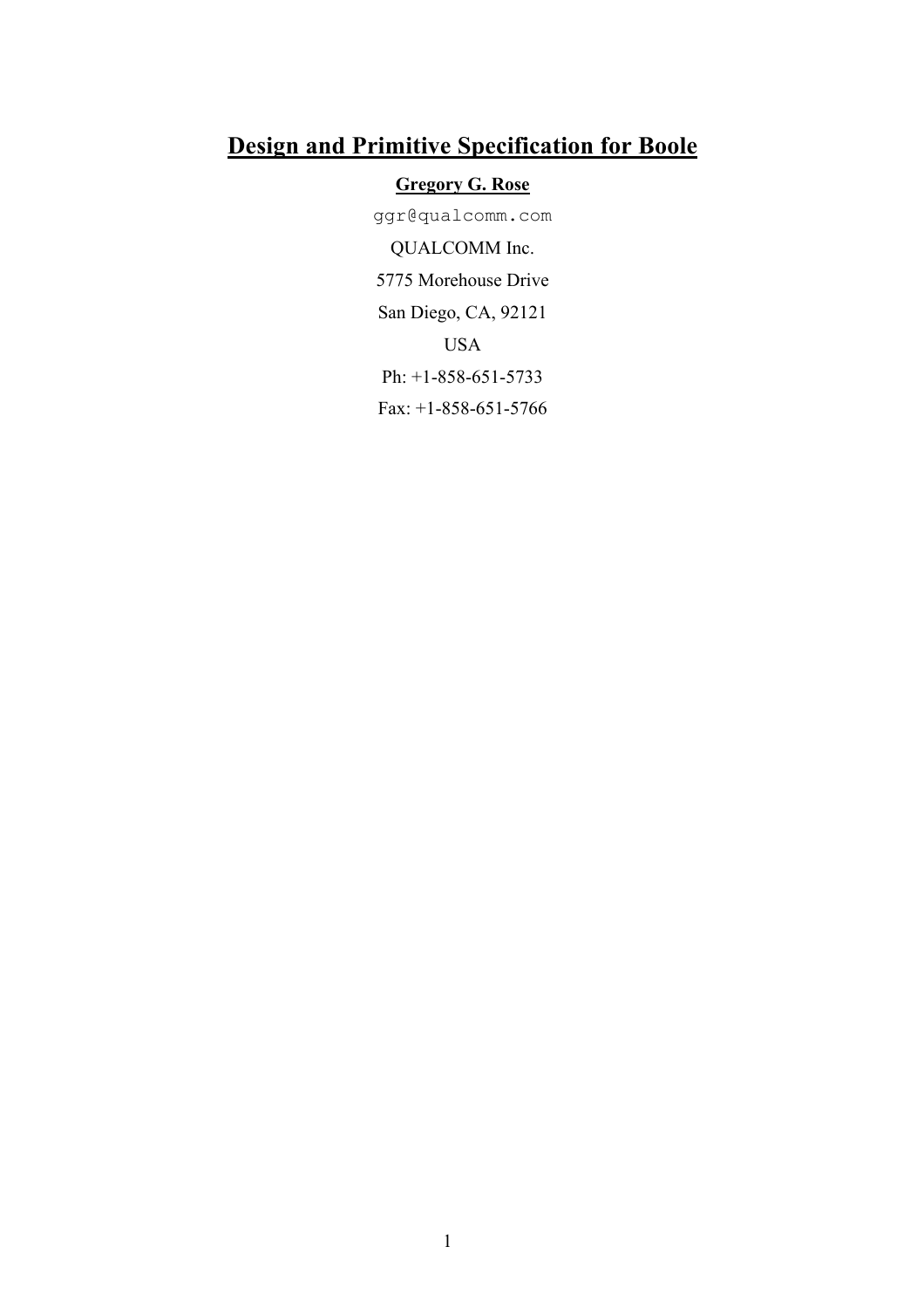# **Table of Contents**

| 1     |  |  |  |  |
|-------|--|--|--|--|
| 2     |  |  |  |  |
| 2.1   |  |  |  |  |
| 2.2   |  |  |  |  |
| 2.3   |  |  |  |  |
| 2.4   |  |  |  |  |
|       |  |  |  |  |
| 3.1   |  |  |  |  |
| 3.2   |  |  |  |  |
| 3.3   |  |  |  |  |
| 3.4   |  |  |  |  |
| 3.5   |  |  |  |  |
| 3.6   |  |  |  |  |
| 3.7   |  |  |  |  |
|       |  |  |  |  |
| 4.1   |  |  |  |  |
| 4.2   |  |  |  |  |
| 4.3   |  |  |  |  |
| 4.4   |  |  |  |  |
| 4.4.1 |  |  |  |  |
| 4.4.2 |  |  |  |  |
| 4.4.3 |  |  |  |  |
| 4.4.4 |  |  |  |  |
| 5     |  |  |  |  |
| 6     |  |  |  |  |
|       |  |  |  |  |
| 6.2   |  |  |  |  |
| 7     |  |  |  |  |
| 8     |  |  |  |  |
| 8.1   |  |  |  |  |
| 8.2   |  |  |  |  |
| 8.3   |  |  |  |  |
| 9     |  |  |  |  |
| 10    |  |  |  |  |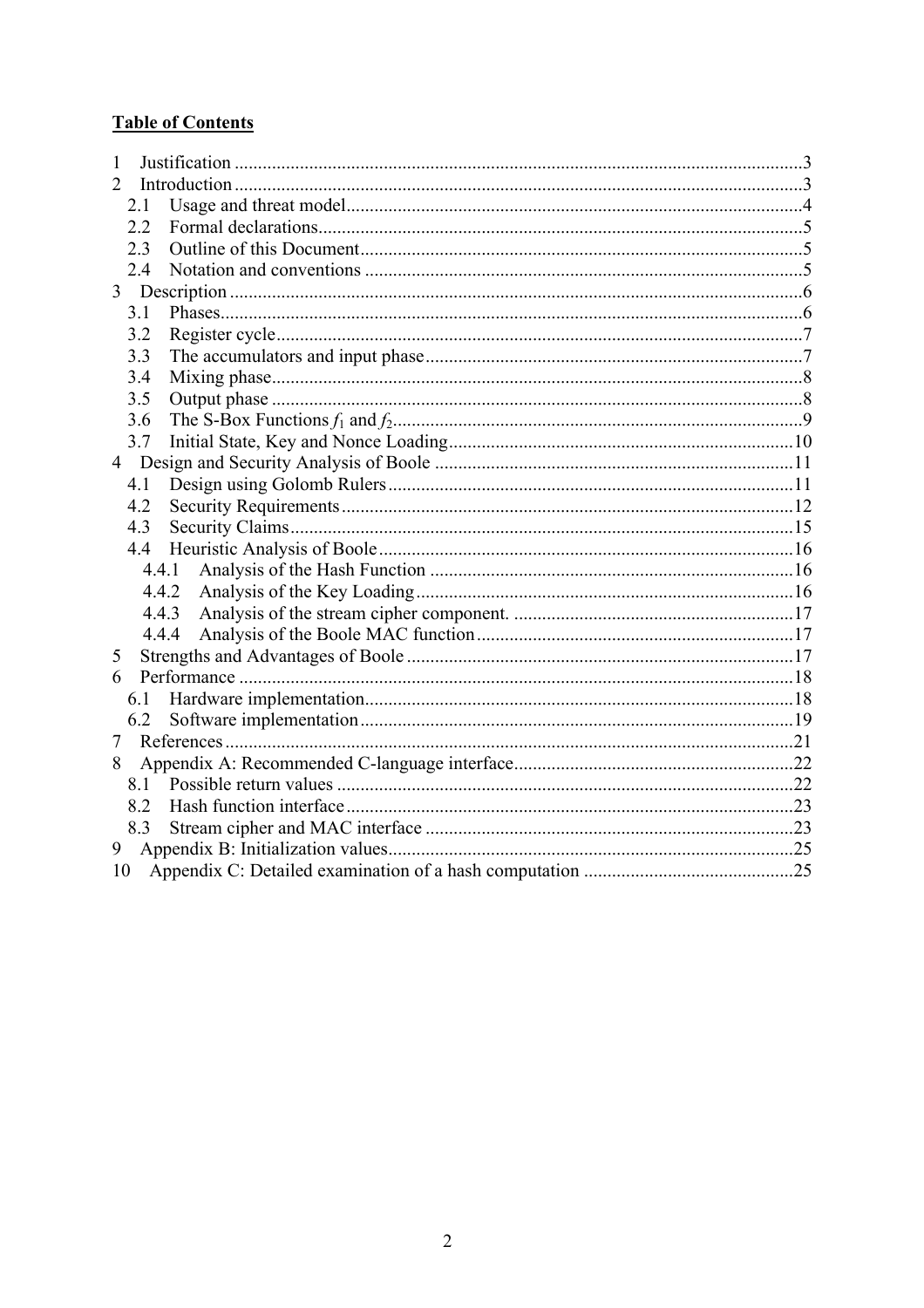# **1 Justification**

Boole is a cryptographic primitive that can be used as a hash function, message authentication code (MAC) and a synchronous stream cipher. Boole was designed in response to NIST's Request for Candidate Algorithm Nominations for a New Cryptographic Hash Algorithm (SHA–3) Family[18], herein referred to as SHA-3. While this document describes different size variants and different modes of operation of Boole, the 64-bit version used as a hash function should be considered to be our official submission in response to the request.

Boole is named in memory of George Boole[20] (1815-1864), British mathematician and inventor of a logical calculus now called Boolean Algebra, one of the fundamentals of cryptography and computer science. The name is appropriate as Boole uses mostly Boolean operations. Boole is an expansion of a previous stream cipher, Shannon[7], also influenced by members of the SOBER family of stream ciphers[11][13][19], Trivium[4], Scream[10], and SHA-256[8]. It is designed somewhat in the manner of a cryptographic sponge[21], which work should be consulted for various proofs of security. Its cryptographic state consists of a single word-wide, 16-element nonlinear feedback shift register and three extra accumulator words; supported word sizes are 16, 32 and 64 bits.

The philosophy behind Boole is to have a design that introduces nonlinearity using simple (in hardware) and fast Boolean operations, combined with a register design that quickly piles up these nonlinearities. When data is being input it first goes into accumulators, then into the register; subsequently data from the accumulators will be reintroduced to the register, ensuring that introduced differentials will have long term effects. It is designed to "push the envelope" in speed, and may well be broken during the NIST competition, but it is hoped that the design will at least be interesting to study.

Boole is free to use for any purpose, and reference source code can be found from the NIST submission site[18].

# **2 Introduction**

Boole is a primitive (more correctly a collection of primitives) that operates on *W*-bit words,  $W \in [16, 16]$ 32, 64}. *W* is referred to as the word size, and when we need to distinguish between these sizes we will refer to, e.g., Boole64. It can be used as a hash function, a keyed message authentication function, pseudorandom number generator or a stream cipher.<sup>1</sup> Inputs and outputs are generally arbitrary length sequences of bits as defined for SHA-3. As a hash function, Boole supports output lengths of up to 8*W* bits. Thus Boole64 supports all of the required output lengths for SHA-3. For up to 256-bit digests, implementations on 32-bit CPUs, or where resources for storage of state information are somewhat

 $1$  Unlike some of our previous designs, Boole shall not simultaneously operate as a stream cipher and MAC, however our provided source code (See Appendix A) has been written to allow two instantiations of Boole to work together to appear to accomplish that task. This allows commonality of hardware blocks and/or code, and could take advantage of parallel processing.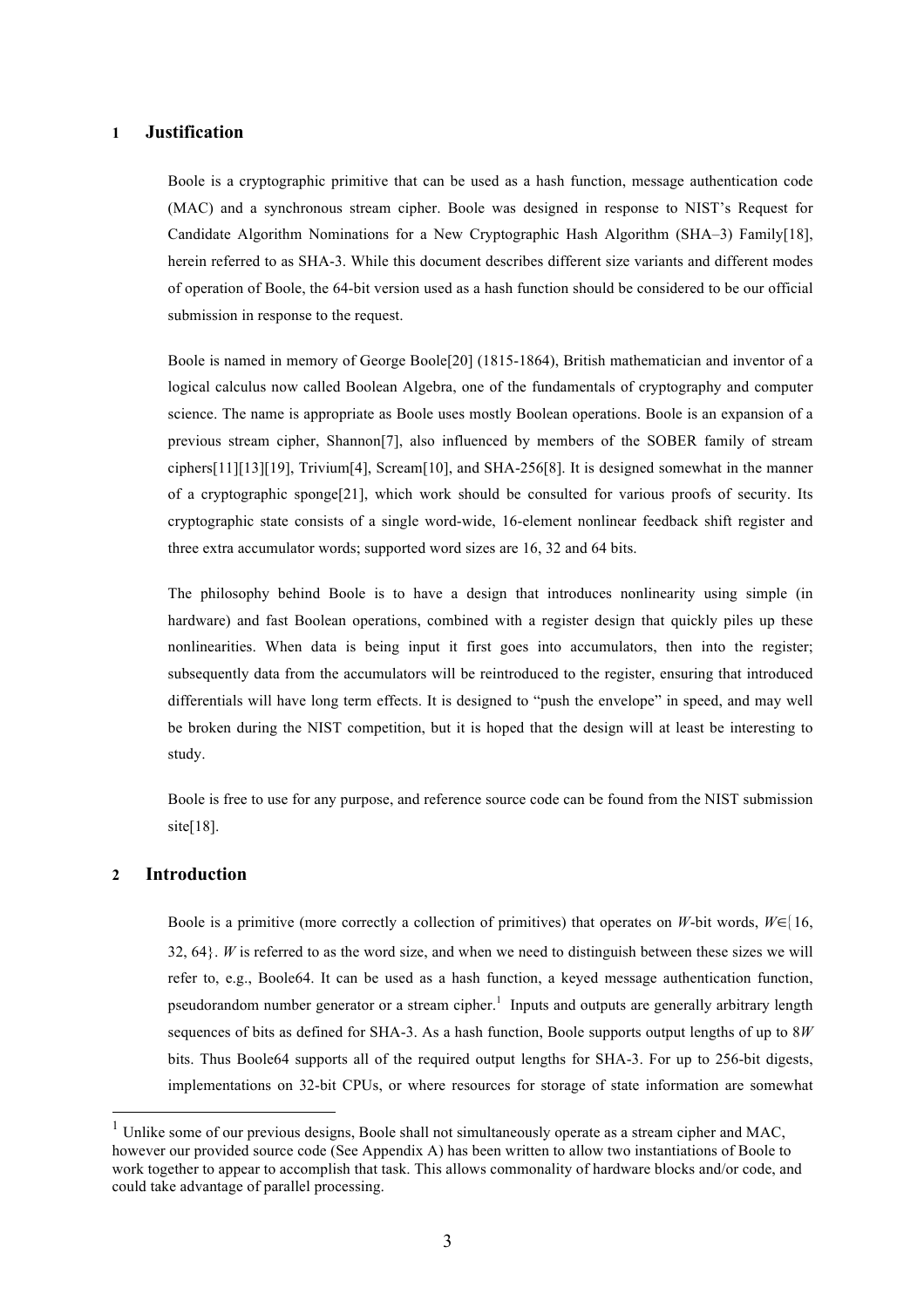constrained, Boole32 might be considered. While Boole16 does not support output lengths for SHA-3, it might be useful as a replacement for MD4/MD5 or a stream cipher and/or MAC for constrained environments, and represents a "reduced size" version for trying out possible attacks.

Boole is a software-oriented primitive based on simple word operations (operations on data are mainly XOR, NOT, OR and fixed rotations and shifts). Consequently, Boole is at home in many computing environments, from simple hardware implementations through smart cards to large computers. Source code for Boole is freely available and use of this source code, or independent implementations, is allowed free for any purpose.

Boole is a back-to-basics design incorporating lessons learned from a variety of sources. From members of the SOBER family of stream ciphers, it gets its basic shift register structure. Trivium showed how a simple nonlinear feedback structure could compound rapidly to provide security, Scream first taught us the value of keeping the nonlinearity in the cipher state. SHA-256, in its resistance to the attacks against earlier hash functions[15], demonstrates the importance of propagating differentials forward for hash functions and message authentication codes. PANAMA and subsequent work on cryptographic sponges give useful insight into using a stream cipher as a hash function. Finally, many aspects of the design have been influenced by the theory of Golomb Rulers[9] (also often known as Full Positive Difference Sets). The use of only extremely primitive operations and no tables follows work by Bernstein[1] on timing attacks related to table lookups. Lastly we would like to credit Bart Preneel and Helena Handschuh for emphasizing the fragility of plaintext-aware stream ciphers.

#### **2.1 Usage and threat model**

As a hash function, Boole is intended to be "like a random oracle", in the spirit of SHA-3. See the request for details of what this means. Boole supports messages up to  $2^{64}$  bits, although it would be easy to design a variation without this limitation.

When operated with a key, Boole offers message encryption or message integrity protection. Our supplied source code uses two instantiations of Boole data structures to achieve both at once. Our code requires use of a per-message nonce when used as a stream cipher and/or MAC. The only requirement imposed on the nonce is uniqueness. Boole is intended to provide security under the condition that no nonce is ever reused with a single key, that no more than  $2^{3W}$  words of data are processed with one kev. and that no more than  $2^{64}$  bits of data are processed with one key/nonce pair. There is no requirement that nonces be random; this allows use of a counter, and makes guaranteeing uniqueness much easier.

Since Boole directly supports use of a key for message authentication, it is not necessary for it to be used with constructs such as HMAC.

Keys and nonces can be of any bit length, as they are processed exactly as if they were input to the hash function. The security level of Boole used as a MAC or stream cipher should be equivalent to brute force with up to a  $2^{4W}$ -bit key.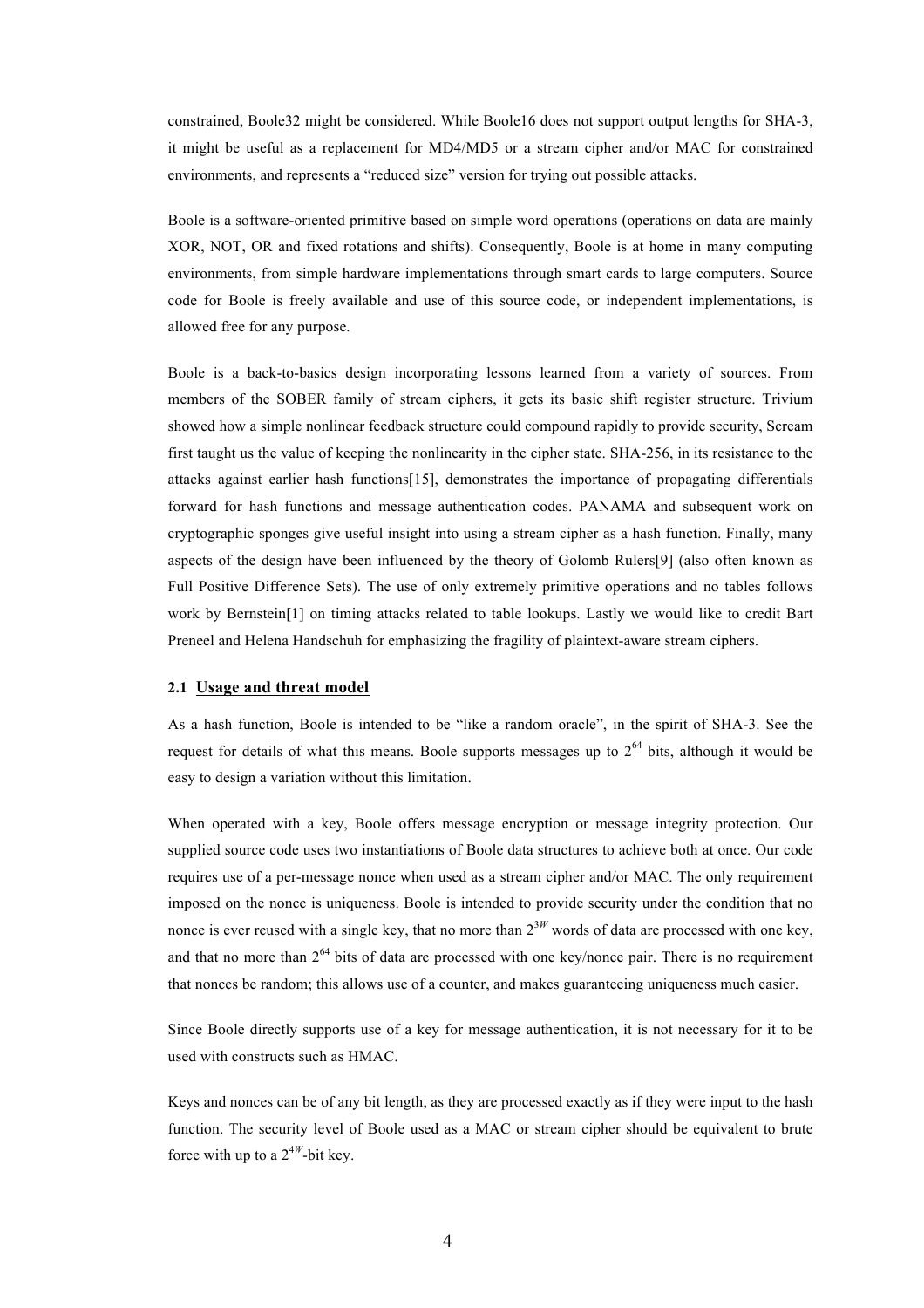#### **2.2 Formal declarations**

The designers state that we have not inserted any deliberate weaknesses, nor are we aware (at the time of writing) of any deficiencies of the primitive that would make it unsuitable for SHA-3.

QUALCOMM Incorporated allows free and unrestricted use of its intellectual property required to exercise the primitive as specified, including use of the provided source code. The designers are unaware of any intellectual property owned by other parties that would impact on the use of Boole. The designers undertake to inform the SHA-3 project of any changes regarding the intellectual property claims covering Boole.

#### **2.3 Outline of this Document**

Section 3 contains a description of Boole. An analysis of the security characteristics, and corresponding design rationale of Boole is found in Section 4. Section 5 outlines the strengths and advantages of Boole. Computational efficiency is discussed in Section 6. Appendices provide a recommended Clanguage interface, tables of initialization values, and an annotated description of the execution of a two-word hash calculation.

#### **2.4 Notation and conventions**

*a<<<b* (resp*. >>>*) means rotation of the word a left (respectively right) by b bits; note that Boole uses only constants for the rotation amount.

 $\sim$  is bitwise complement of *W*-bit words.

⊕ is exclusive-or of *W*-bit words.

| is bit-wise "or" of *W*-bit words.

+ is addition modulo  $2^W$  of *W*-bit words.

Boole is entirely based on *W*-bit word operations internally (from now on we will just refer to words), but the external interface is specified in terms of arrays of bytes (see SHA-3). A bit sequence of less than a whole byte is represented most significant bit first. Conversion between *W*-bit chunks and words is done in "little-endian" fashion (as is native on Intel CPUs) irrespective of the byte ordering of the underlying machine. When the byte string is not big enough for a whole word, it is as if there were sufficient zero bytes available. For example, the 9-bit string '111100011' would become the 32-bit word 0x000080F1.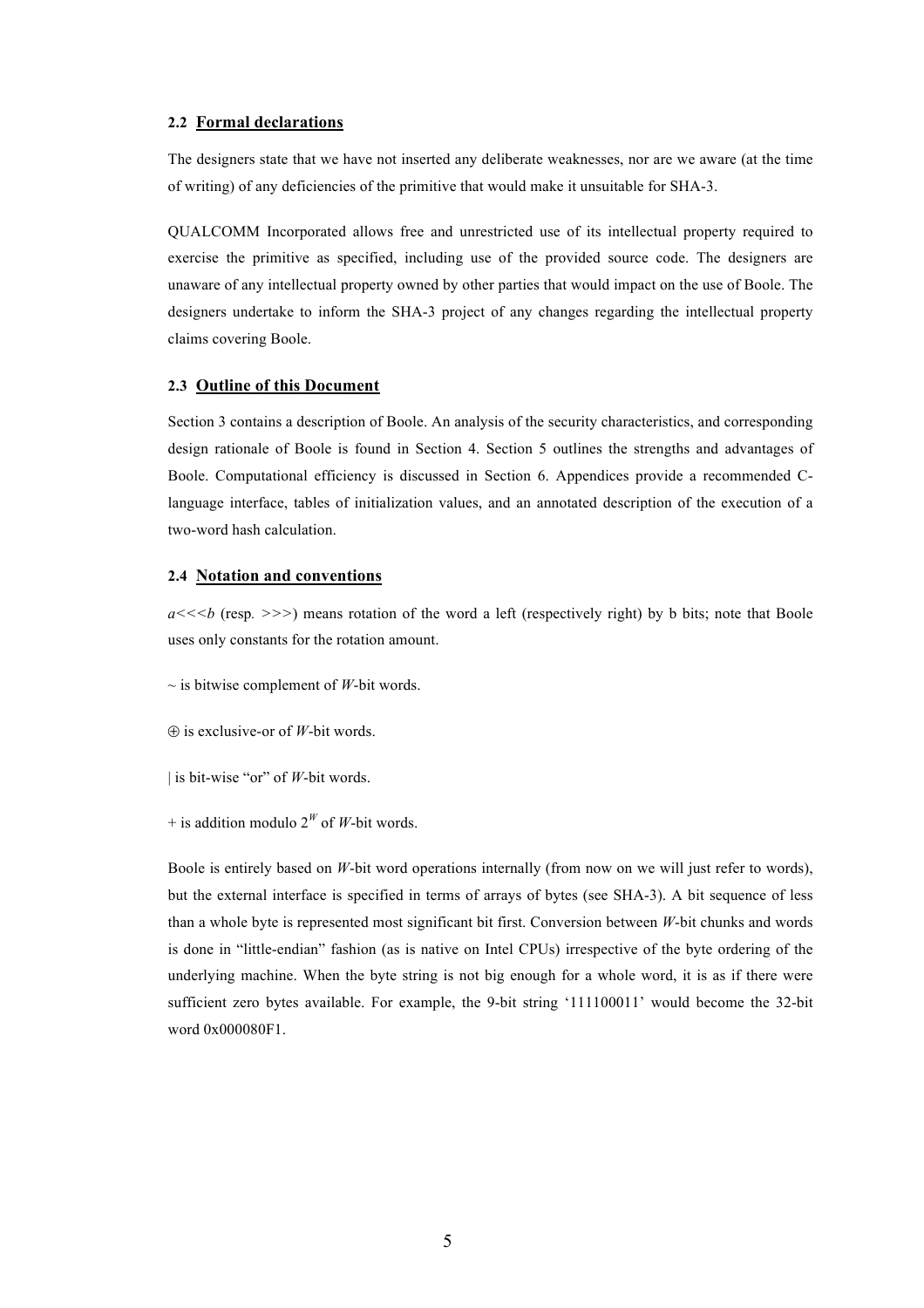# **3 Description**



# **Figure 1 -- Schematic of Boole**

# **3.1 Phases**

Boole's data structure, shown in Figure 1 -- Schematic of Boole, is constructed from a *non-linear feedback shift register*, *input accumulators* and an *output filter function*. In the figure, elements of the register are shown in the positions "before cycling" (see below). Boole operates in three distinct phases:

- *Input*, where words of data to be hashed, or key or nonce material, are input to the accumulators and the register;
- *Mixing*, in which the length in bits of data previously input, the intended length of any output (zero for operation as a stream cipher), and the accumulators, are mixed into the register, and
- *Output*, where the contents of the register and the output filter function are used to generate output keystream either for use as a stream cipher or as the hash or MAC output.

At the end of any distinct input phase, mixing will occur. There might be multiple input phases. For example, to be used to generate a MAC, the phases will probably be input (key), mixing, input (nonce), mixing, input (data), mixing, output (MAC).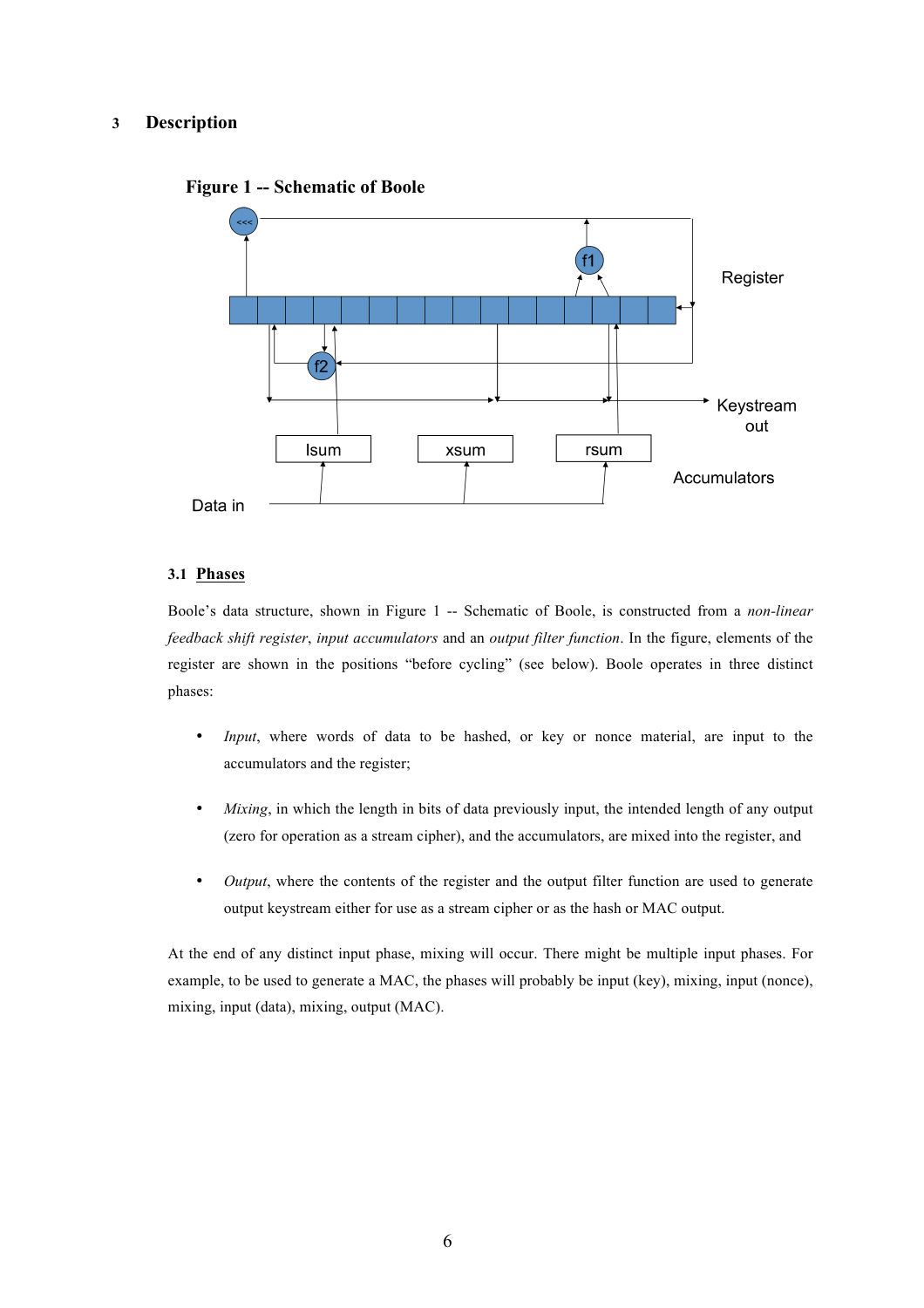#### **3.2 Register cycle**

The primitive is based on *W*-bit operations and *W*-bit blocks: each block is called a *word<sup>2</sup>* . The vector of words  $\sigma_t = (R_t[0], \ldots, R_t[15])$  is known as the *state* of the *register* at time *t*, and the state  $\sigma_0 = (R_0[0],$ … , *R*0[15]) is called the *initial state*, and is used directly in the hash function. The *key state* is initialised from the secret key by the *key loading*. The key state can be used directly as the initial state for message authentication, or can be further perturbed by the nonce loading process to form the initial state for use as a stream cipher or  $MAC<sup>3</sup>$ .

The state transition function of the register, referred to as a *cycle*, transforms state  $\sigma_t$  into state  $\sigma_{t+1}$  in the following manner:

- 1.  $R_{t+1}[i] \leftarrow R_t[i+1]$ , for  $i = 1..14$  (that is, the middle words of the register are derived by shifting).
- 2.  $R_{t+1}[15] \leftarrow f_1(R_t[12] \oplus R_t[13]) \oplus (R_t[0] \le t \le 1)$
- 3.  $R_{t+1}[0] \leftarrow R_{t+1}[0] \oplus f_2(R_{t+1}[2] \oplus R_{t+1}[15])$  (that is, "feed forward" to the new lowest element)

The nonlinear functions  $f_1$  and  $f_2$  are defined in section 3.6 below.

### **3.3 The accumulators and input phase**

There are three word accumulators, updated during the input phase and used during the input and mixing phases. They are called the *left sum*, *XOR sum* and *right sum* (abbreviated *l, x, r* respectively). The function  $f_1$  is defined in section 3.6 below, and is the same function that is used in the register cycling described above. In an input phase, the input bit sequence is formatted into words as described above. The *t*th word of input  $w_t$  is used to update the accumulators and the register before cycling in the following manner:

- 1. Let  $temp = f_1(l_t) \oplus w_t$
- 2.  $l_{t+1} = temp \ll 1$
- 3.  $x_{t+1} = x_t \oplus w_t$
- 4.  $r_{t+1} = (r_t \oplus temp) >> 1$
- 5.  $R_t$ [3] ←  $R_t$ [3] ⊕  $l_{t+1}$
- 6.  $R_t[13]$  ←  $R_t[13] \oplus r_{t+1}$

<sup>&</sup>lt;sup>2</sup> SHA-3 refers to "blocks" in the sense of Merkle-Damgård. Boole does not have this concept. In one sense, the block is a *W*-bit word, in another it is the entire input. The fast implementation of the provided source code prefers to work in 16-word chunks.

The code provided insists on use of a nonce since it is expected that encryption will be used.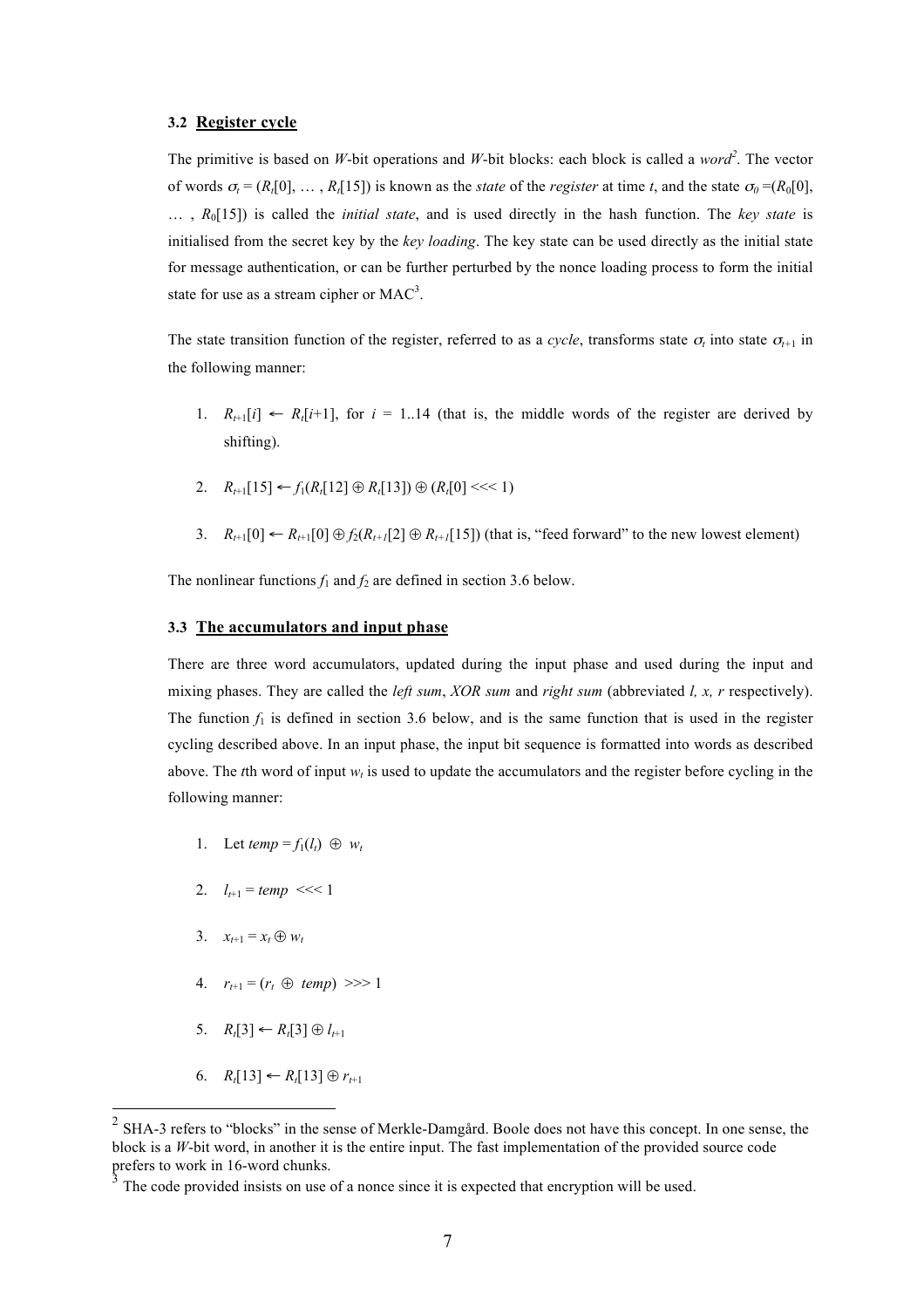7. cycle the register as above.

The purpose of the accumulators is to ensure that any differentials introduced by any input word continue to be introduced into the register until they are explicitly cancelled out by other differences. Since the accumulators have different rotation directions and operations, cancelling their effects is hopefully a complex undertaking.

#### **3.4 Mixing phase**

After any input phase, the state is further mixed into the register. First, the length in bits of the input (data, key, nonce), represented as a 64-bit integer, is split into *W*-bit words, least significant words first, to form  $L[i]$ ,  $i=0..(64/W-1)$ . (Obviously this is a null operation when  $W=64$ .) Let *h* be the length of the requested hash or MAC output, and set *h* to zero for operation as a stream cipher. Mixing is accomplished as follows:

- 1. *R*[0..(64/*W* 1)] = *R*[0..(64/*W* 1)]  $\oplus$  *L*[0..(64/*W* 1)] (that is, XOR the length, least significant word first, into as many of the first four words of the register as are needed for the 64-bit quantity.)
- 2.  $R[4] = R[4] \oplus h \oplus l$
- 3.  $R[i] = R[i] \oplus l$ ,  $\forall i \in \{7, 10, 13\}$
- 4.  $R[i] = R[i] \oplus x, \forall i \in \{5, 8, 11, 14\}$
- 5.  $R[i] = R[i] \oplus r, \forall i \in \{6, 9, 12, 15\}$
- 6. cycle the register 16 times.

This procedure is not uniquely invertible, and serves to even further mix the input data into the state of the register. A single mixing phase is performed after entry of the key material, nonce material, and input data when generating a MAC. For reasons of paranoia, the mixing phase is performed twice after input of data for generating a hash.

# **3.5 Output phase**

When output is required for use as keystream, MAC or message digest, the register is cycled and a simple filter function of the register contents is used to generate words of output *v* as required. In detail:

- 1. Cycle the register. Note that the accumulators are not used during the output phase.
- 2. Let  $v = R[0] \oplus R[8] \oplus R[12]$
- 3. Output *v* for hash or MAC, or XOR *v* into the output buffer for stream cipher.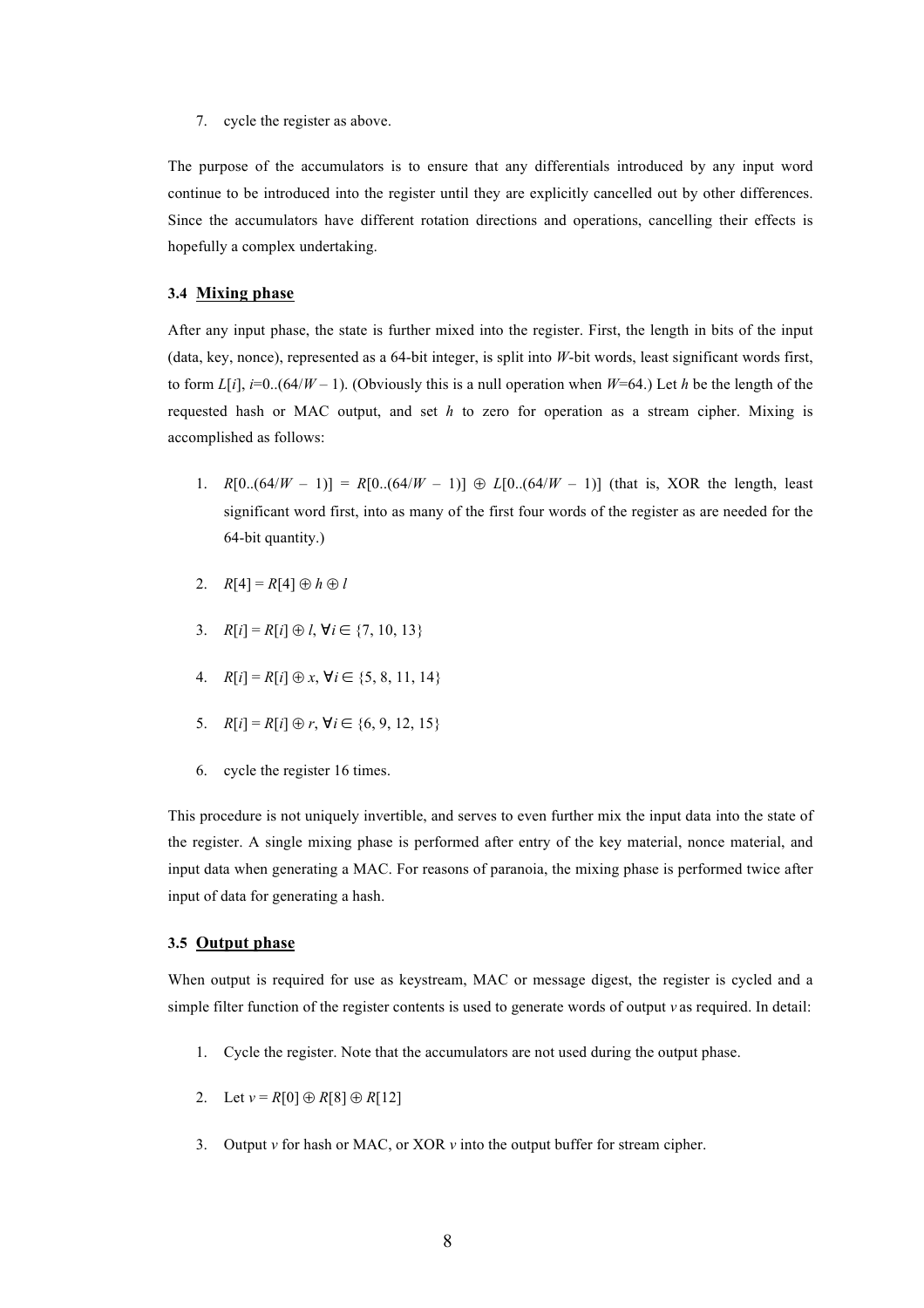#### **3.6 The S-Box Functions**  $f_1$  **and**  $f_2$

There are two related nonlinear functions used in the state updating (and output) function of Boole, mapping an input word to an output word. These functions are intended to be easily and efficiently computable in both software and hardware without using lookup tables, and to simulate a random function. The functions consist basically of ORing rotated copies of the input word, and XORing the result back into the word. This is the only area of Boole that differs depending on word size, as there are slightly different forms of the functions, and the rotation constants also depend on the word size (see below for a discussion of Golomb Rulers and how candidate rotation constants were generated). Both functions have the same form given an input word *w*, but the rotation constants will differ between the two. The following sections discuss how the constants used in the functions were chosen.

#### **16-bit word size**

There were four candidate sets of four rotation constants, of which two had rotations that differed by a multiple of 8 bits. This was deemed undesirable, so the other two sets were used (maximum power-oftwo difference of 4). For each configuration of the rotation constants, and with a couple of variations such as the NOT function that is used, the mapping was enumerated, and the best coverage set was selected for each set.

- 1. Let  $t \leftarrow w \oplus ((w \leq \leq A) | (w \leq \leq B))$
- 2. Return  $t \oplus ((\neg t \leq t \leq C) | (t \leq t \leq D))$

The only difference between the functions is the constants  $\{A, B, C, D\}$ . For  $f_1$  they are  $\{9, 13, 10, 15\}$ respectively, while for  $f_2$  they are  $\{3, 14, 9, 10\}$  respectively. Each bit of the output word is a fourthdegree function of 9 bits of the input. Thus, such functions have a bias of  $2^{-3}$ .

# **32-bit word size**

The functions and rotation constants in this case are identical to those used in the Shannon stream cipher. There were 5 sets of six rotation constants that had a greatest power-of-two difference of 4, and which included 0 as an element of the sets (used implicitly by not rotating the word itself). Of these, only one also had 1 as a constant, and that is used in the feedback function. Thus the functions use the other four constants. All six possible arrangements were exhaustively tested for coverage; two look like random functions, the other four had undesirably low coverage. Note that the selected functions have zero as a fixed point; this shouldn't matter but in hindsight might have been avoided if we had tested inclusion of the NOT as in the 16-bit case, or a constant as in the 64-bit case.

- 1. Let  $t \leftarrow w \oplus ((w \leq \leq A) | (w \leq \leq B))$
- 2. Return  $t \oplus ((t \leq t \leq C) | (t \leq t \leq D))$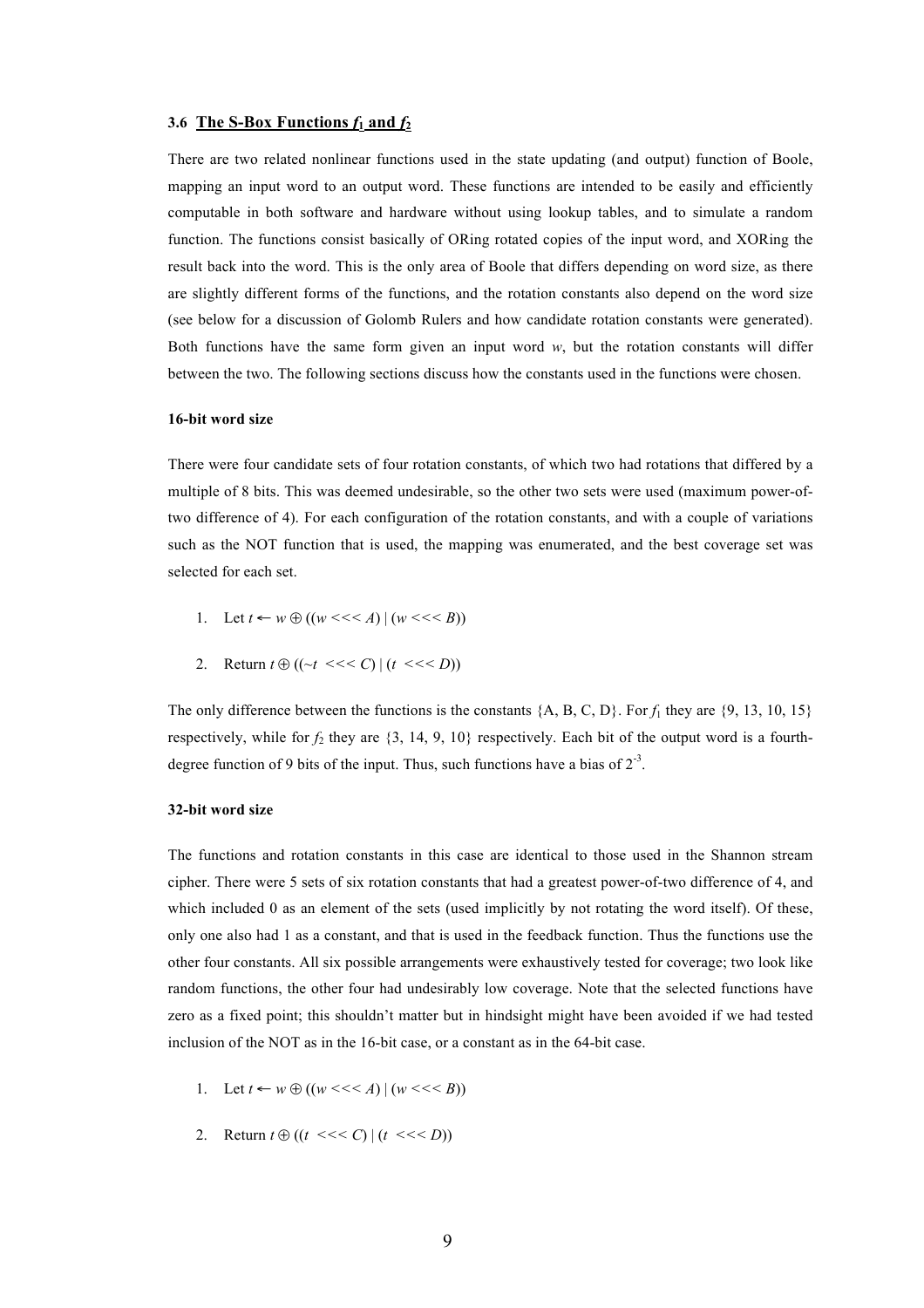The only difference between the functions is the ordering of the constants  $\{A, B, C, D\}$ . For  $f_1$  they are  $\{5, 7, 19, 22\}$  respectively, while for  $f_2$  they are  $\{7, 22, 5, 19\}$  respectively. Each bit of the output word is a fourth-degree function of 9 bits of the input. Thus, such functions have a bias of  $2^{-3}$ .

#### **64-bit word size**

There were 187 sets of eight rotation constants in the candidate pool, that included both 0 and 1 in the sets, and which had a greatest power-of-two difference of 8. We empirically tested a number of different configurations of one set of the constants, and decided on the general shape of the function:

- 1. Let t ← *w* ⊕ 0x6996c53a
- 2. Let  $t \leftarrow t \oplus ((t \leq t \leq C) | (t \leq t \leq D))$
- 3. Let  $t \leftarrow t \oplus ((t \leq t \leq B) | (t \leq t \leq E))$
- 4. Return  $t \oplus ((t \leq A) | (t \leq t \leq F))$

Note that the term with constant *A* is shifted, not rotated, bringing in zero bits at one end; this breaks the rotational symmetry of the construction. The constant in step 1 ensures that zero is not a fixed point, and it is traditional in constructs derived from SOBER. Empirically, the best results were obtained when the last step's constants were furthest apart, and we wanted to minimize the number of bits discarded in step 4. *f*<sup>1</sup> uses left rotations and shifts, as shown, while *f*<sup>2</sup> shifts and rotates right instead.

Evaluation of the candidates by enumeration was infeasible at 64 bits. Instead, a cycle finding program was used to determine the average tail length and cycle length from eight random starting points and also the words consisting of all 0 bits and all 1 bits. The intent was to select functions that had similar characteristics to random functions, that is, had an average tail and cycle length of about  $2^{W-1}\sqrt{\pi}/2$ , 2 691 471 335. Four candidate sets stood out; the two with the smallest value for *A* were tested further, averaging 100 starting points, and showed no anomalies, so they were selected.

The differences between the functions is the rotation direction and the set of the constants  ${A, B, C, D}$ , E, F}. For *f*<sup>1</sup> they are {3, 20, 34, 42, 55, 60} respectively, while for *f*<sup>2</sup> they are {5, 27, 35, 46, 52, 55} respectively. Most bits of the output word are an eighth-degree function of 26 bits of the input, however the least significant 3 bits of  $f_1$  and most significant 5 bits of  $f_2$  are only degree 4. Thus, some bits of such functions have a maximum bias of  $2^{-3}$ .

# **3.7 Initial State, Key and Nonce Loading**

The initial state of the shift register and accumulators before input of hash data or key material for different word sizes is given in Appendix B. The random looking values of *R* are actually generated iteratively using the first of the nonlinear functions: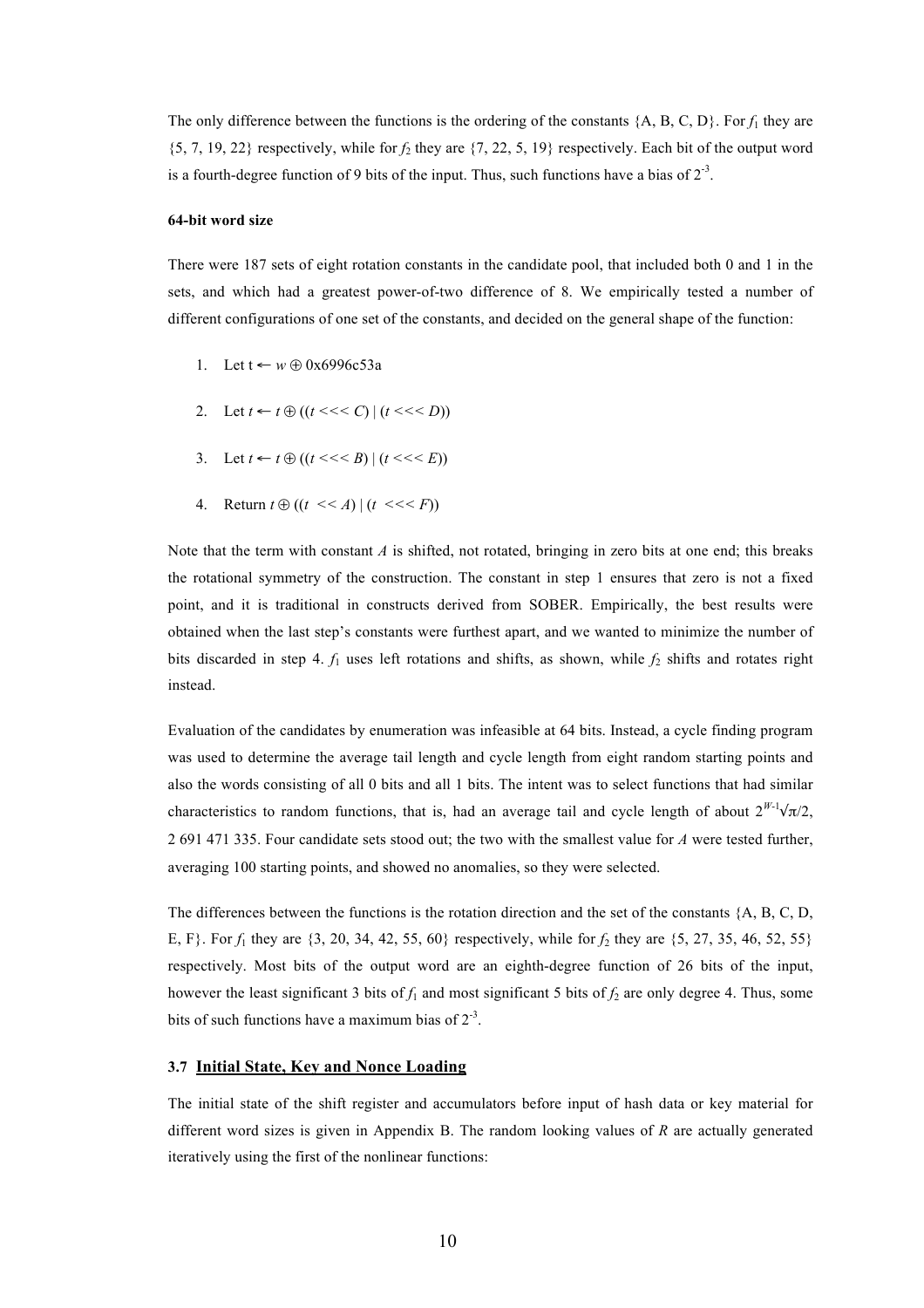- 1.  $R_0[0]$  ←  $f_1(1)$
- 2.  $R_0[i] \leftarrow f_1(R_0[i-1])$ , ∀*i*∈{1..15}

The initial values of the accumulators derive from the magic number 0x6996C53A, which has traditionally been used in all SOBER-derived ciphers. Accumulator *x* is zeroed, *l* is set to the magic number (truncated to 0xC53A in the 16-bit case), and *r* is set to the value of *l* rotated left by 8 bits. Each time a new input phase is to begin, the accumulators are reset to these known values; this occurs before keying, providing a nonce, and data input for hash or MAC.

Boole, used as a stream cipher or MAC, is keyed and re-keyed (that is, incorporating the nonce) by using the key or nonce as data input to the hash function. After the input and mixing phases, the contents of the shift register are used.

The source code supplied implements integrated stream cipher and MAC usage. It is important for security that these two components start off with independent states, but equally important for ease of use and efficiency that applications only have to maintain one key. When finished loading the key (into the hash function state), the register is copied out so that key loading need not be repeated. The supplied code requires use of a nonce. When generating a MAC, the saved post-keying state is copied into the register, and the nonce is then input as for a hash, and mixed. For independence when generating stream cipher output, the saved post-keying state is copied into the stream cipher register *in reverse order*, and the nonce is then input as for a hash, and mixed. There is no apparent statistical relationship between these two initial states at the end of these processes.

# **4 Design and Security Analysis of Boole**

Many of the components of Boole have been subjected to scrutiny when they appeared in earlier members of the SOBER family of stream ciphers.

#### **4.1 Design using Golomb Rulers**

The design of Boole as a nonlinear shift register required three applications of Golomb Rulers, or Full Positive Difference Sets. *In mathematics, a Golomb ruler, named for Solomon W. Golomb, is a set of marks at integer positions along an imaginary ruler such that no two pairs of marks are the same* distance apart. The number of marks on the ruler is its order, and the largest distance between any two of its marks is its length. Translation and reflection of a Golomb ruler are considered trivial, so the smallest mark is customarily put at 0 and the next mark at the smaller of its two possible values.



[Description and image courtesy of Wikipedia.]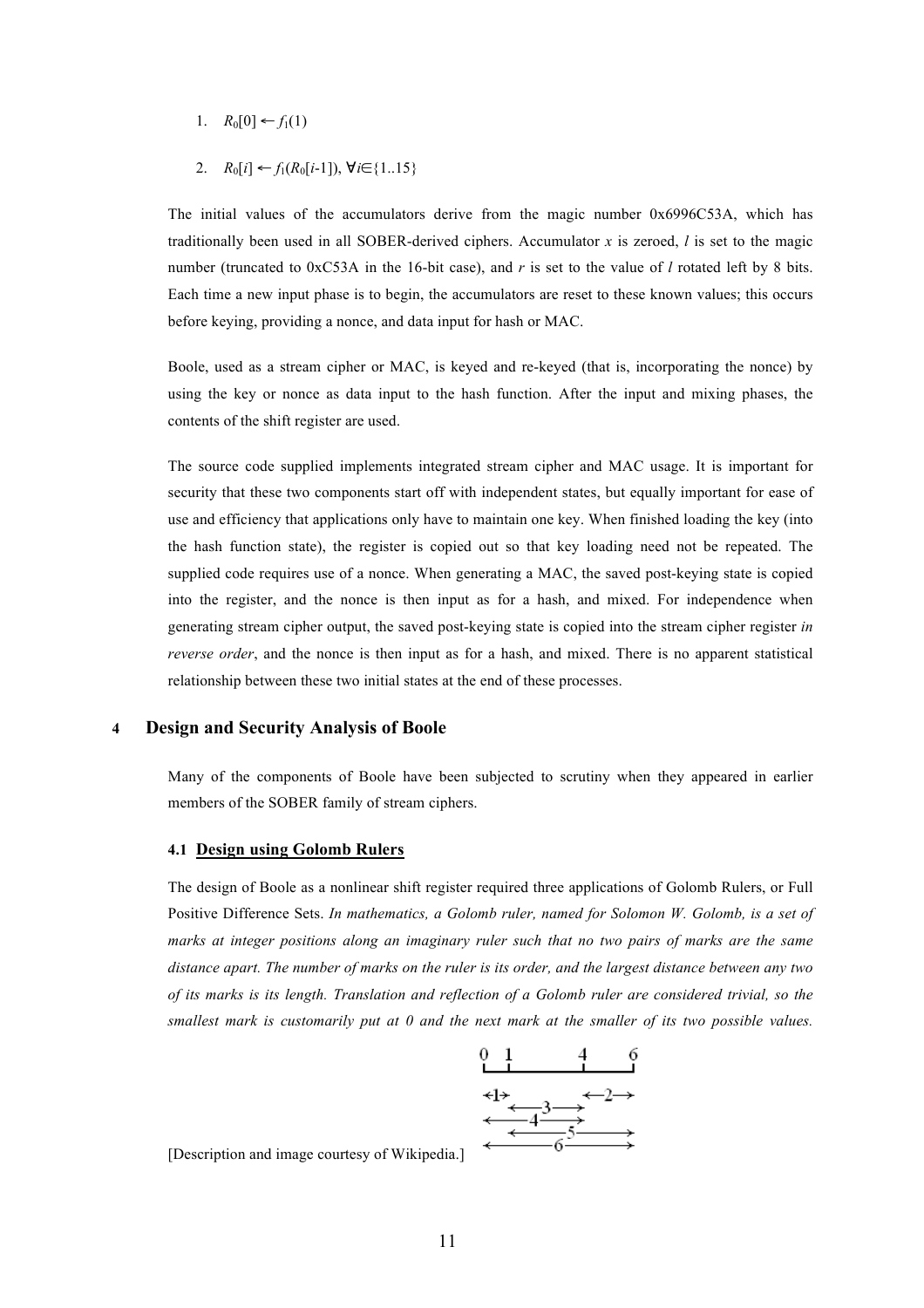Boole requires three applications of Golomb Rulers. The first is for the basic nonlinear shift register. Given the selected 16-word length of the register, we require a ruler of length 17 with marks at 0 and 16. Simultaneously, though, we require a ruler for the output and "feed forward" function. This must be a ruler of length at most 16. These two rulers needed to be generated simultaneously and machine optimised for their resistance to "guess and determine" attacks (see, for example, [2], [3]). There are exactly three combinations that required the maximum 11 words of guessing before being able to determine the register. This is equivalent to an effort of  $2^{11W}$ . From these three possibilities, we chose marks of  $(0, 12, 13, 16)$  for the main feedback register and  $(2, 8, 12, 15)$  for the output function for no particular reason. These design elements appeared first in the Shannon stream cipher, and are unchanged.

We wanted the nonlinearity in Boole to come from a very simple function that transformed a single word using rotations and Boolean operations. It is important for this application to get maximum diffusion as the nonlinear function is "piled up", so we want to apply the concept of a Golomb Ruler to the shift amounts for the 32-bit words. However, rotations "wrap around" so we want to apply the concept "modulo *W*". The chosen set of rotations is for the various word sizes are discussed above. The constraints were:

- 1. Should have 0 (because no rotation is no work) and 1 (some embedded CPUs can execute rotations by a single bit more efficiently, and rotation by one is used in the feedback function). This was impossible for the 16-bit case, so we took sets that started at 1.
- 2. Maximum possible number of marks (5/6/8)
- 3. Of the possible even differences, we want the set that minimises the greatest power of two that divides any difference. (4/4/8)

We wanted to use the single-bit rotation in the main feedback loop, and the "no rotation" for the base of the nonlinear functions, leaving the other marks for the rotations inside the function.

As mentioned above, the 32-bit case is exactly what was used in Shannon, while the 16- and 64-bit selections were new.

#### **4.2 Security Requirements**

Boole as a hash function is hoped to provide security for outputs of up to  $2^{8W}$  bits, according to the SHA-3 criteria.

Boole as a stream cipher is intended to provide  $2^{4W}$ -bit security, matching with the usual security correspondence between hash functions and ciphers. The base attack on the Boole stream cipher is an exhaustive key search, which has a computational complexity equivalent to generating  $2^{4W}$  keystream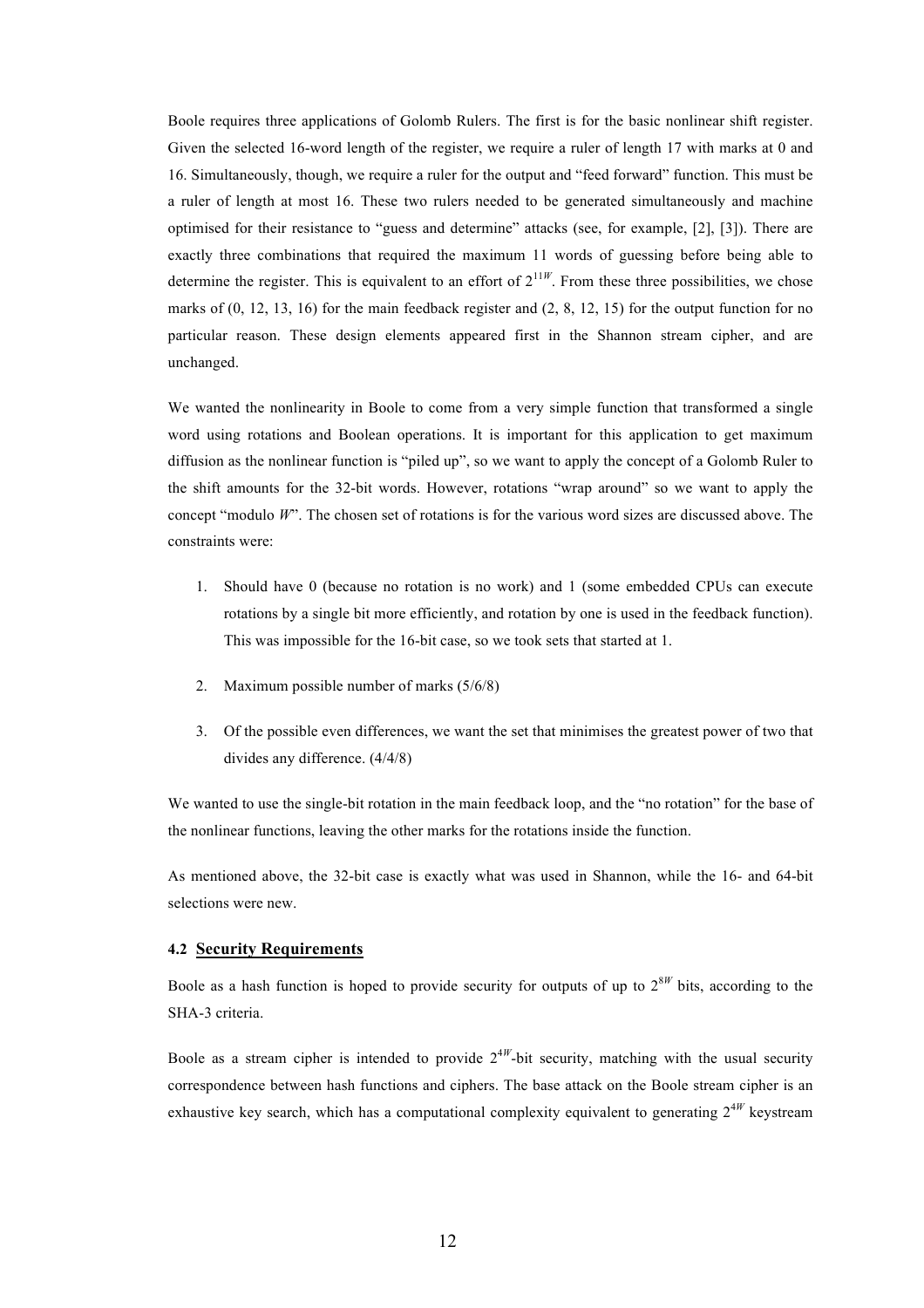words<sup>4</sup>. In all attacks, it is assumed that the attacker observes a certain amount of keystream produced by one or more secret keys, and the attacker is assumed to know the corresponding plaintext and nonces. Boole is considered to *resist* an attack if either the attack requires the owner of the secret key(s) to generate more than  $2^{3W}$  key stream words with any one key<sup>5</sup>, or the computational complexity of the attack is equivalent to the attacker rekeying the cipher 2<sup>4</sup>*<sup>W</sup>* times and generating at least 5 words of output each time. With respect to the keystream functionality, we claim that Boole fulfils the following security requirements, when used subject to the condition that no key/nonce pair is ever reused, and that no more than  $2^{64}$  words of data are processed with one key/nonce pair:

- 1. **Key/State Recovery Attacks**: Boole must resist attacks that either determine the secret key, or determine the values of the cipher state at any specified time.
- 2. **Keystream Recovery Attacks**: Boole must resist attacks that accurately predict unknown values of the keystream without determining information about the shift register state or the secret key.
- 3. **Distinguishing attacks**: Boole should resist attacks that distinguish a Boole keystream from random bit stream.
- 4. **Related-Key or related nonce Attacks**: Boole should resist attacks of the above form that use keystreams generated from multiple key/nonce pairs that are related in some manner known to the attacker (including the attacker choosing the nonces).

A separate set of security requirements apply to the MAC functionality. First, we consider the security properties required of a MAC function. A MAC function is a cryptographic algorithm that generates a tag TAG =  $MAC_K(M)$  of length *d* from a message M of arbitrary length and a secret key K of length *n*. The message-tag pair (M,TAG) is transmitted to the receiver. The message may be encrypted, in whole or in part, before transmission. Parts of the message that are both encrypted and integrity protected should be encrypted first, that is, the MAC applies to the ciphertext.

Suppose the received message-tag pair is (RM,RTAG). The receiver processes the received message and calculates an expected tag XTAG =  $MAC_K(RM)$ . If XTAG = RTAG, then the receiver has some confidence that the message-tag pair was formed by a party that knows the key K. Checking the MAC can be done before decryption, or in parallel with it. In most cases, the message includes sequence data (such as a nonce) to prevent replay of message-tag pairs.

The length *n* of the key and the length *d* of the tag form the security parameters of a MAC algorithm, as these values dictate the degree to which the receiver can have confidence that the message-tag pair was formed by a party that knows the key K. A MAC function with security parameters  $(n, d)$  should provide resistance to four classes of attacks:

<sup>&</sup>lt;sup>4</sup> Unless, of course, a shorter secret key is used. We assume use of an appropriate secret key in this section.

<sup>&</sup>lt;sup>5</sup> This is not a typo; we do not believe that it is reasonable for an attacker to use an amount of keystream that no sensible user would generate.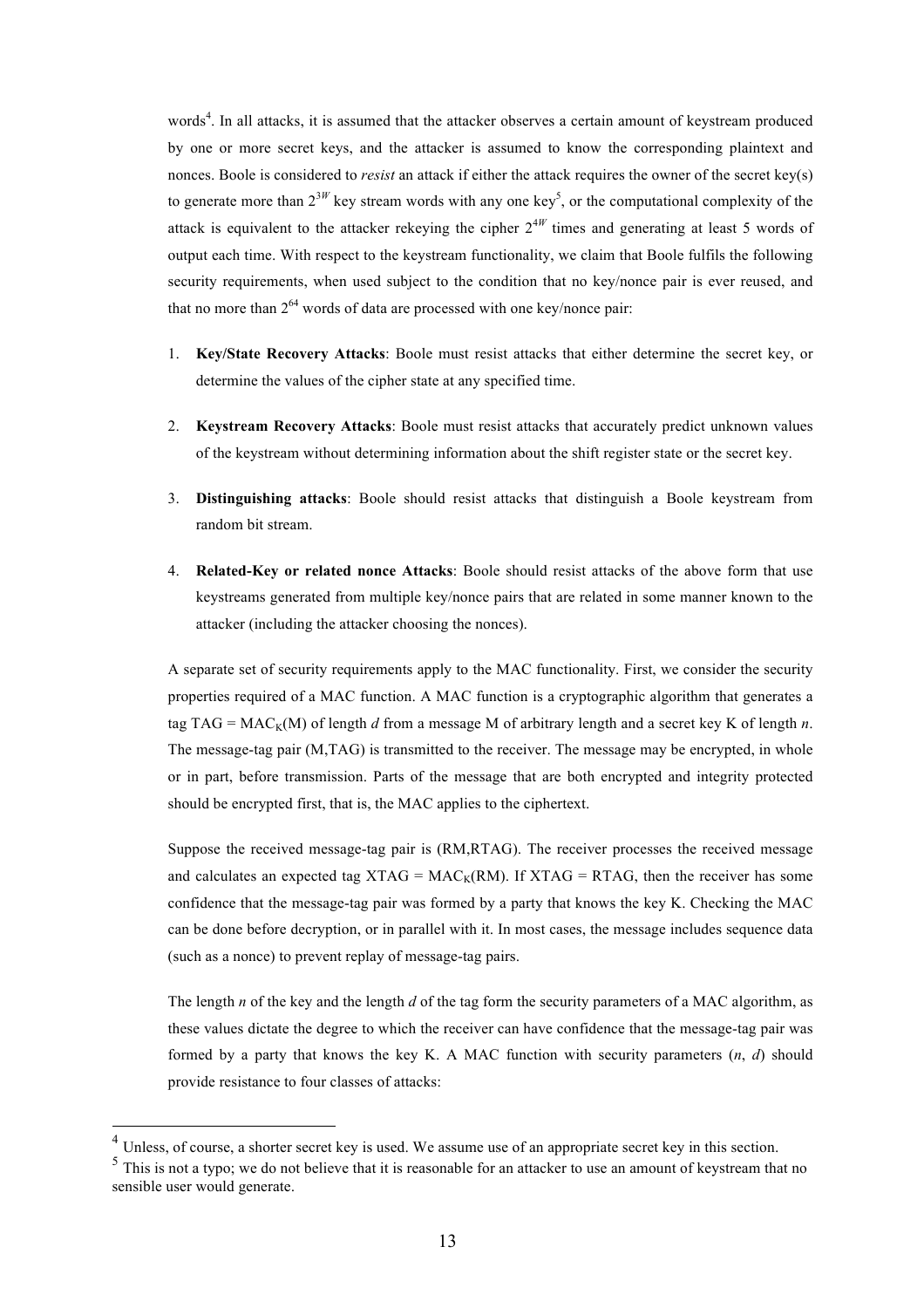- 1. **Collision Attack**. In a collision attack, the attacker finds any two distinct messages M,M' such that  $MAC_K(M) = MAC_K(M')$ . A MAC function resists a collision attack if the complexity of the attack is  $O(2^{\min(n,d/2)})$ . Note that meaningful collision attacks against MAC functions are rare in practice.
- 2. **First Pre-image Attack**. In a first pre-image attack, the attacker is specified a tag value TAG, and the attacker must find a message M for which  $MAC_K(M) = TAG$ . A MAC function resists a first pre-image attack if the complexity of the attack is  $O(2^{\min(n,d)})$ .
- 3. **Second pre-image attack**. In a second pre-image attack, the attacker is specified a message M, and the attacker generates a new message M' such that  $MAC_K(M) = MAC_K(M')$ . A MAC function resists a second pre-image attack if the complexity of the attack is  $O(2^{\min(n,d)})$ .
- 4. **MAC Forgery**. In MAC forgery, the attacker generates a new message-tag pair (M', y') such that  $y' = MAC_K(M')$ . A MAC function resists MAC forgery if the complexity of the attack is  $O(2^{\min(n,d)})$ .

In all these attacks, the attacker is presumed to be ignorant of the value of the key  $K^6$ . However, we assume that (prior to the attack) the attacker can specify messages  $M(i)$  for which they will be provided with the corresponding tags  $TAG(i) = MAC_K(M(i))$ .

Boole is intended to be a MAC function with security parameters  $n = 2^{4W}$ , and  $d \le 2^{8W}$ .

Boole will be considered broken if an attacker can perform any of these attacks. Keystream recovery attacks seem unlikely, as the output sequence relies heavily on the state of the register, so any likely keystream recovery attack will probably also allow the stronger key/state recovery attack. Most attacks concentrate on the first option of determining the values of the register state. Related-key attacks are of less concern, since most security systems ensure that attackers cannot predict relationships between secret keys. However, it is still preferable that Boole resists such attacks.

**A comment on distinguishing attacks.** There is currently some debate regarding the complexity of distinguishing attacks on stream ciphers. Some members of the cryptologic community claim that a stream cipher cannot be secure when the data complexity and computational complexity for a successful distinguishing attack is less than the key space. For example, these people would say that Boole is not secure if there is a distinguishing attack requiring  $2^{80}$  key stream words and  $2^{100}$ computations. Other members of the cryptologic community claim that stream ciphers can still be secure when the data complexity and computational complexity for a successful distinguishing attack is less than the limits imposed on other types of attacks. These parties would say that Boole is still secure even if there is a distinguishing attack requiring  $2^{64}$  key stream words and  $2^{80}$  computations. Although

 <sup>6</sup> There are circumstances (albeit rare) where the users require <sup>a</sup> MAC function to resist <sup>a</sup> collision attack with known key. This is similar to an attack on the hash function, so Boole is intended to prevent this type of attack. We note that some other common MAC constructions, such as CBC-MAC, cannot prevent this type of attack.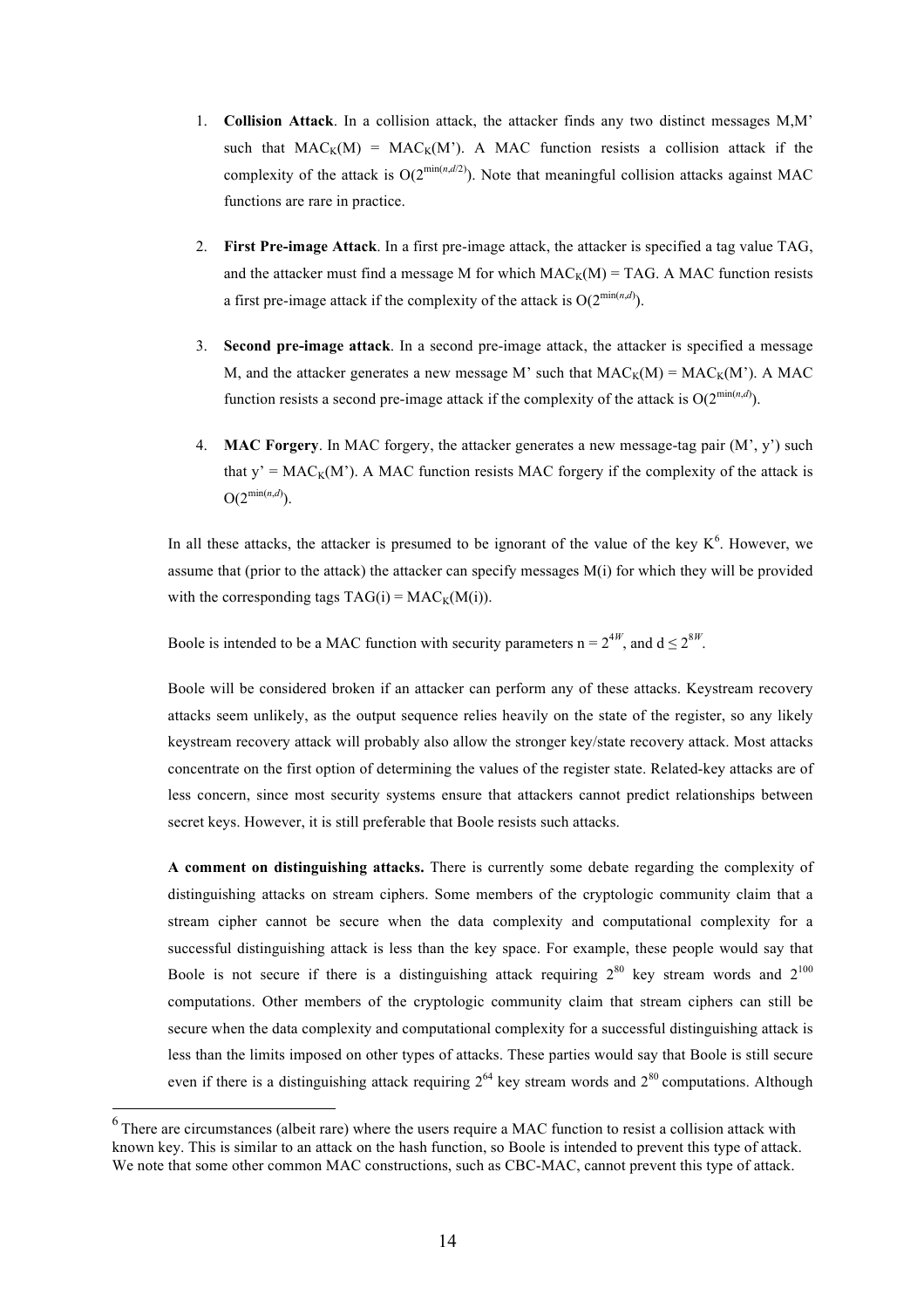the designers hold the second view (that stream ciphers can still be secure even when the complexities of distinguishing attacks fall below the bounds of the keyspace), the intention of the design is to ensure that there are no distinguishing attacks on Boole requiring less than the limits mentioned above. By comparison, AES-256 in counter mode has a distinguishing attack requiring  $2^{71}$  keystream bits.

**A comment on nonce reuse.** As with any stream cipher, an attacker who can force the reuse of a nonce can easily breach privacy. The attacker might have significant difficulty forcing the sender of a message to do this, but it is generally easy for him to do this to the recipient, who has to process everything that is received. This leads us to believe that plaintext-aware encryption is inherently fragile. Thus (in a departure from our previous designs) Boole requires the use of (and our source code implements) independent states for message integrity and keystream generation.

#### **4.3 Security Claims**

We believe that any attack on Boole has a complexity exceeding that of generic attacks (e.g. exhaustive key search, time-memory tradeoffs, etc.) up to 2<sup>4</sup>*<sup>W</sup>*-bit keys. We do not claim any mathematical proof of security. Our analysis of Boole can be summarized thus:

- Guess-and-determine (GD) attacks [2] appear to have a computational complexity well in excess of  $2^{11W}$  (see [2, 12]).
- Algebraic attacks [6] appear to be infeasible due to the rapid accumulation of nonlinearity in the shift register.
- Long-distance correlation-based attacks appear to be resisted by the register nonlinear feedback structure.
- "Crossword puzzle" attacks [5] are infeasible because the bias of the nonlinear functions, "piled up" over the length of the register, is less than  $2^{-48}$ .
- Timing, power, cache timing and branch prediction attacks can be mitigated in standard ways; there is no data-dependent conditional execution during or after initial keying, nor are most of the operations used data-dependent in execution time on most CPUs.
- We are unaware of any ways in which the key loading can be exploited.
- We are unaware of any weak keys or weak-key classes. Note that it is theoretically possible for the initial state to be entirely zero, but this is not relevant with the nonlinear feedback method.
- We have no reason to believe that there are a significant number of cycles in the generated keystream of length less than  $2^{80}$ . Our studies have been unable to demonstrate any cycle, even in Boole16. Algebraic methods for constructing such a cycle have eluded us. Assuming that the nonlinear functions behave well, the expected cycle length is  $2^{250/505/1022}$  words. Note that the 16and 32-bit variants of Boole are rotationally symmetric during keystream generation.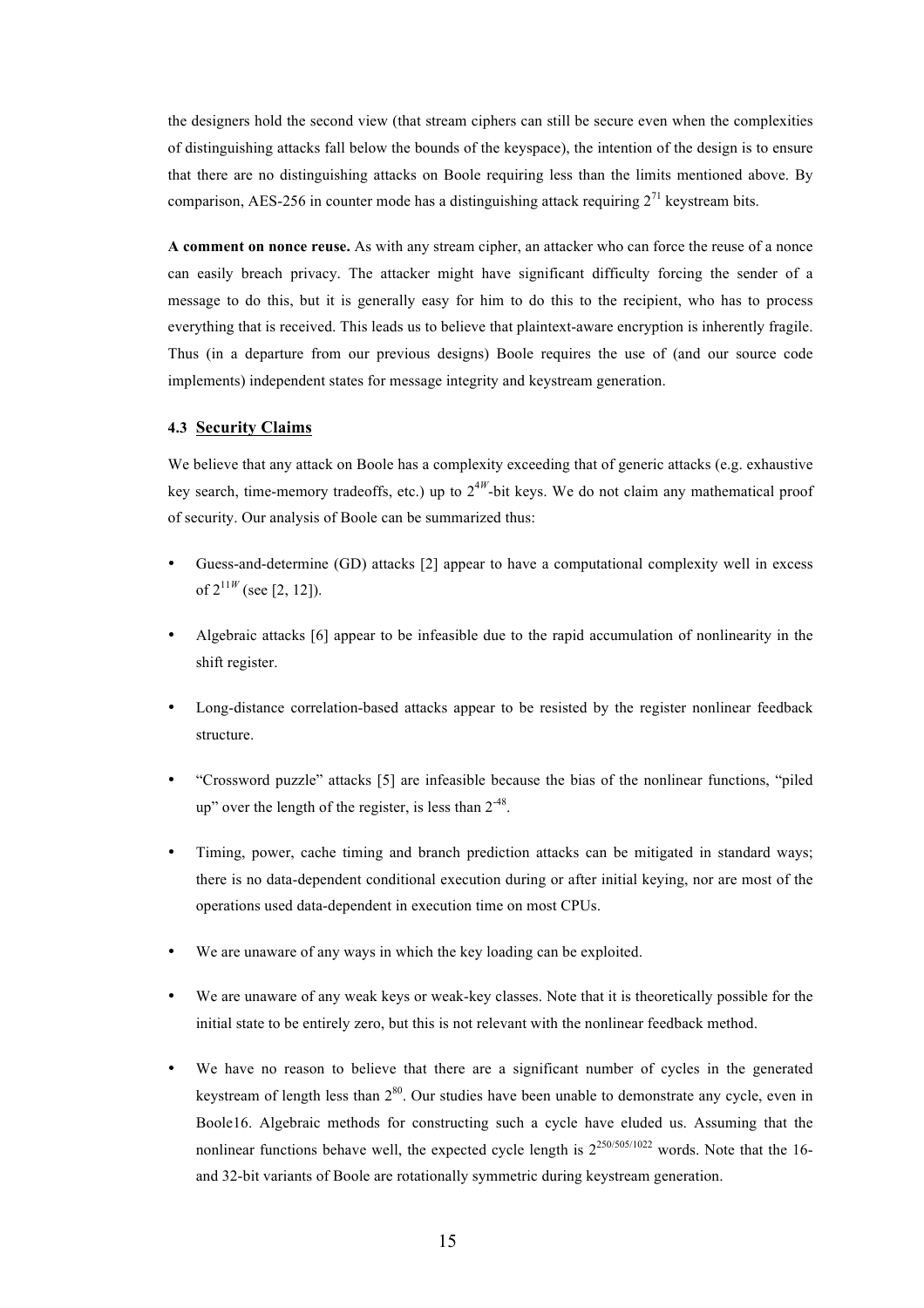#### **4.4 Heuristic Analysis of Boole**

This analysis concentrates on vulnerability of Boole as a stream cipher to known-plaintext attacks. An unknown-plaintext attack on a stream cipher uses statistical abnormalities of the output stream to recover plaintext, or to attack the cipher. Any unknown-plaintext attack would also be manifested as a serious distinguishing attack, so we don't consider this any further.

#### **4.4.1 Analysis of the Hash Function**

Recent experience indicates that the easiest attacks against hash functions are against the collision resistance property, so we concentrate our heuristic analysis on that. Collisions in the output of Boole can occur in three ways. Working backward, it is always possible that different shift register states will nonetheless produce identical outputs up to the maximum hash output length allowed. Since the register contains at least twice as much state information as the output hash, there are many sets of such states. Finding preimages for different such states is, by the assumption above, harder than finding other collisions.

It is possible that different states before the mixing phase could result in the same output shift register, and hence a collision. For this to happen, it would be necessary for the shift register and the accumulators to both be different, and the accumulator differences to cancel out the shift register differences. This is why the hash function uses two mixing phases at the end; it would be necessary to find a set of differences that forms a fixed point for the mixing "function". The entire state, consisting of 19 words altogether, would need to be searched to find such fixed points, significantly exceeding the amount of work to find collisions by brute force.

Lastly, then, it seems the most likely source of collisions would be to find distinct inputs that result in the same state (both register and accumulators) before the mixing phases. This is key to the design of Boole. Unlike iterated hash functions, where similar states at the end of one compression function can be corrected in a subsequent one, Boole works in a single, long, compression phase. The attacker has to create his exact collision in one operation. The design using accumulators is meant to make this difficult. Any single-word input difference results in continuously reintroducing variations of that difference into the register. At the end, whatever differences have been introduced are constrained that they must cancel out in all three of the accumulators, and at least the accumulators are easy to analyze; patterns of input that work are severely constrained. But this leaves the attacker with only  $2^W$ opportunities to find collisions before exceeding the brute force workload.

### **4.4.2 Analysis of the Key Loading**

The key loading was designed to ensure that (after all key material has been included), the following properties hold:

The key length is included to ensure that there are no simply equivalent secret keys or equivalent nonces.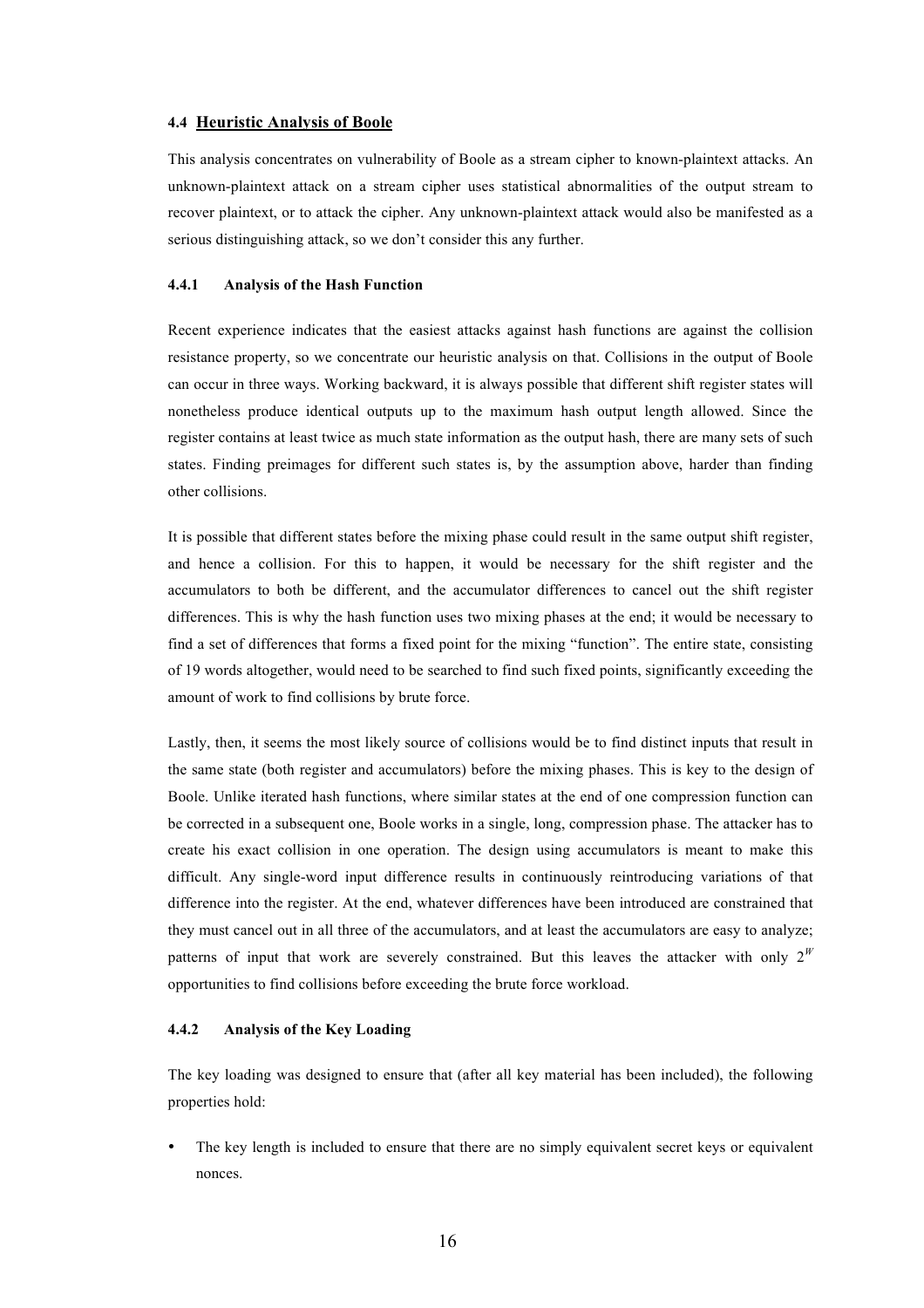• There is no initial state of the registers that is known to be weak in any sense, so it follows that there are no known weak keys.

We believe that these properties ensure that the key loading cannot be exploited.

#### **4.4.3 Analysis of the stream cipher component.**

The "shape" of the state register, in the sense of its feedback taps and nonlinear filter function taps, were mechanically optimized to give maximum resistance to Guess and Determine attacks, which appear to have complexity greater than 2<sup>8</sup>*<sup>W</sup>*.

The feedback function of the stream cipher is somewhat nonlinear, through use of the functions  $f_1$  and *f*2. Rotations of the words used in the feedback function inputs ensure that all bits in the register have nonlinear effect on the register contents quite rapidly (within 8 words of output). The nonlinear effects also compound quite rapidly due to the tap and "feed forward" positions. This should be more than ample in practice. In the absence of any reason to believe that the feedback function behaves in a significantly non-random fashion, the average cycle length should be approximately  $2^{250/505/1022}$  (for the 16/32/64-bit versions respectively, accounting for the rotational symmetry noted above in the case of 16- and 32-bit versions, and referring to [17]).

The nonlinearity of the feedback function, and the selection of the taps for the output filter function, should adequately disguise any short-distance correlations.

The output filter function is quite simple, and serves mostly to ensure that no exploitable combination of input words appears before many applications of the nonlinear Sbox have been applied.

#### **4.4.4 Analysis of the Boole MAC function**

The MAC function's strength primarily relates to the strength of the hash function and the stream cipher combined. Finding the state of the register from MAC output would be a break of the stream cipher, and finding the key from the known state would imply finding at least one preimage, and hence would constitute a break of the hash function.

# **5 Strengths and Advantages of Boole**

Boole has the following strengths and advantages.

- Speed.
- Requires a relatively small amount of memory.
- Flexibility in the processor size and implementation.
- The design allows for the use of a secret key and non-secret nonce.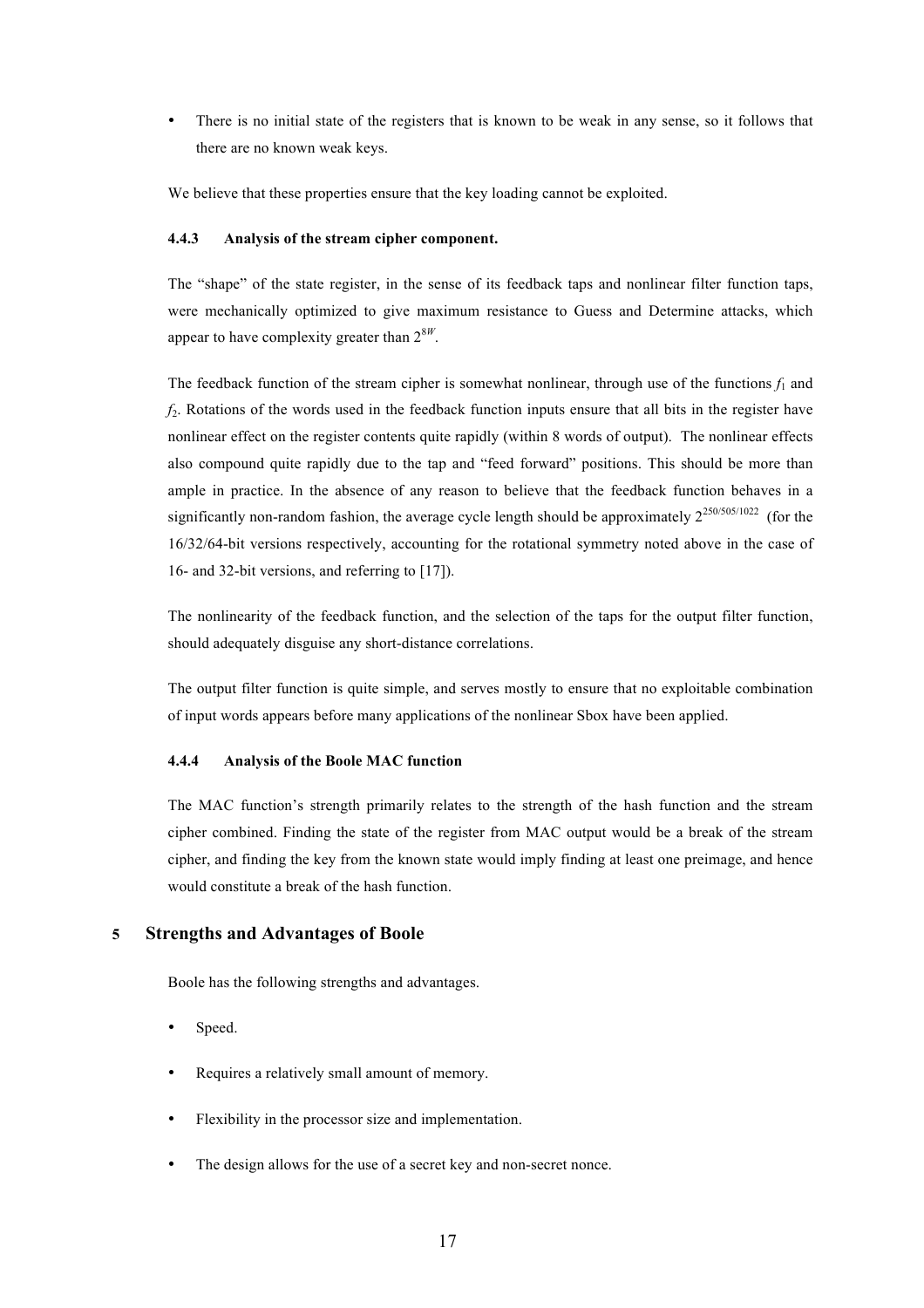- Appears to provide more than adequate security.
- Incorporates MAC and stream cipher functionality

# **6 Performance**

Boole is designed to be fast in software and small and fast in hardware. Unlike some contemporary designs, the streaming nature and rapid piling up of nonlinearity precludes any meaningful use of multiple CPUs, although it would be possible to use Boole as a primitive in some kind of tree structure. We find arguments that claim such functionality is necessary are unconvincing. For example, huge gigabit routers can be working on multiple independent packets; hashing entire disk drives will probably be done track-by-track or file-by-file; RFID tags probably won't have multiple cores. Instead, we concentrated on maximum single-CPU throughput. Since operation as a stream cipher with MAC requires two sets of state information, two CPUs (appropriately synchronized) would be advantageous, but we have not attempted to measure this.

# **6.1 Hardware implementation**

We have not implemented Boole in hardware, nor do we have the skills to do so. However its fundamental operations are extremely simple so we can estimate the number of gates required for a naïve implementation. We address only operation as a hash function. The only operation that is not simple is the addition required to count the number of bits of input; since this is independent of virtually all of the other processing and not on the critical path for performance, we assume it would be implemented as a simple 64-bit ripple-carry adder. We assume XOR with a constant, rotations and negations are free, XOR requires three gates and two gate delays, flip-flops require four gates and two gate delays. The numbers shown are for the 64-bit version, although we continue to use the word size for clarity. Smaller versions use fewer operations, and hence fewer gates and delays, for the nonlinear functions.

| <b>Function</b>                           | Number<br>of<br>elements | of<br>Type<br>elements | delays<br>Gate<br>critical<br>on<br>path | NAND-gate<br>multiplier | Total gates |
|-------------------------------------------|--------------------------|------------------------|------------------------------------------|-------------------------|-------------|
| Length counter                            | 64                       | flip-flop              | N/A                                      | $\overline{4}$          | 256         |
| Adder for length                          | 64                       | full adders            | N/A                                      | 5                       | 320         |
| for<br>Storage<br>state<br>and input word | 20W                      | flip-flop              | $\overline{2}$                           | 4                       | 5120        |
| Initial values                            | 19W                      | mux                    | 1                                        | 2                       | 2432        |
| $f_1$ on <i>lsum</i>                      | 3W/3W                    | OR/XOR                 | 9                                        | 1/3                     | 768         |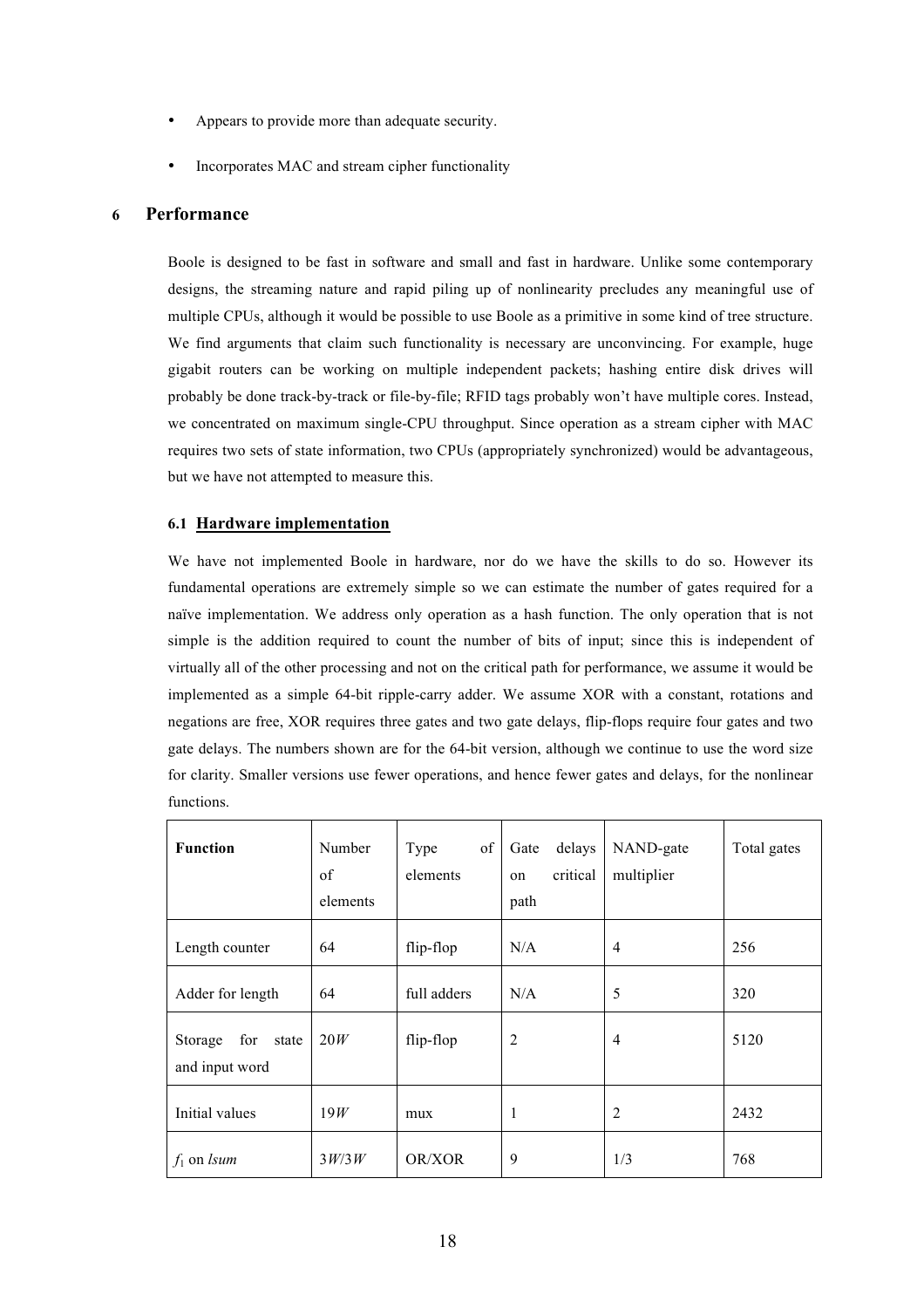| XOR on xsum            | W     | <b>XOR</b> | parallel       | $\overline{3}$ | 192    |
|------------------------|-------|------------|----------------|----------------|--------|
| XOR on <i>rsum</i>     | W     | <b>XOR</b> | $\overline{2}$ | 3              | 192    |
| XOR accumulators       | 2W    | <b>XOR</b> | $\overline{2}$ | 3              | 384    |
| $f_1$ for feedback     | 3W/5W | OR/XOR     | 13             | 1/3            | 1152   |
| $f_2$ for feedback     | 3W/5W | OR/XOR     | 13             | 1/3            | 1152   |
| Mixing<br>accumulators | 13W   | <b>XOR</b> | N/A            | 3              | 832    |
| Output function        | 2W    | <b>XOR</b> | N/A            | 3              | 384    |
| <b>Total</b>           |       |            | 42             |                | 13,184 |

The table above indicates that a full hardware core for Boole64 should be able to be implemented in about 15K basic gates, and should be able to process 64-bit input words with 42 gate delays, comparable in speed to a 64-bit adder. Boole32 should be implementable in about 9K gates.

## **6.2 Software implementation**

The supplied source code is written in C, and the specifications are in Appendix A below. The reference implementation closely follows the description above.

The fast implementation uses two simple techniques for speed: the shift register is implemented as a circular buffer to avoid moving data unnecessarily; large amounts of data are processed 16 words at a time using constant indexes. In addition, we discovered that the 64-bit Microsoft compiler generated sub-optimal code for the rotate-and-or operation fundamental to the nonlinear functions; by assigning intermediate results to temporary variables, the compiler was convinced to generate code comparable to that of GCC. If the underlying CPU is little-endian the portable code works directly on memory words rather than converting from bytes to words in a portable fashion. We have not used optimized assembler code, but from previous experience feel that this could increase performance another 30- 50%, depending on the target platform.

The memory requirements for Boole are reasonable. 16 words are needed for the register, 3 words for the accumulators, and a 64-bit integer counter for the input bits; call this 20 words. By comparison, SHA-512 needs 8 words for the chaining variables and 16 words for the message expansion, along with similar overhead variables. Thus Boole is about 20% smaller state.

The performance figures given were measured on two systems. One was a Windows Vista system configured as specified by SHA-3, booted in either 32- or 64-bit mode as appropriate. The other system is an Apple Macbook Pro, with an Intel Core-2 Duo CPU running at 2.4GHz, with 4 GB of 667-MHz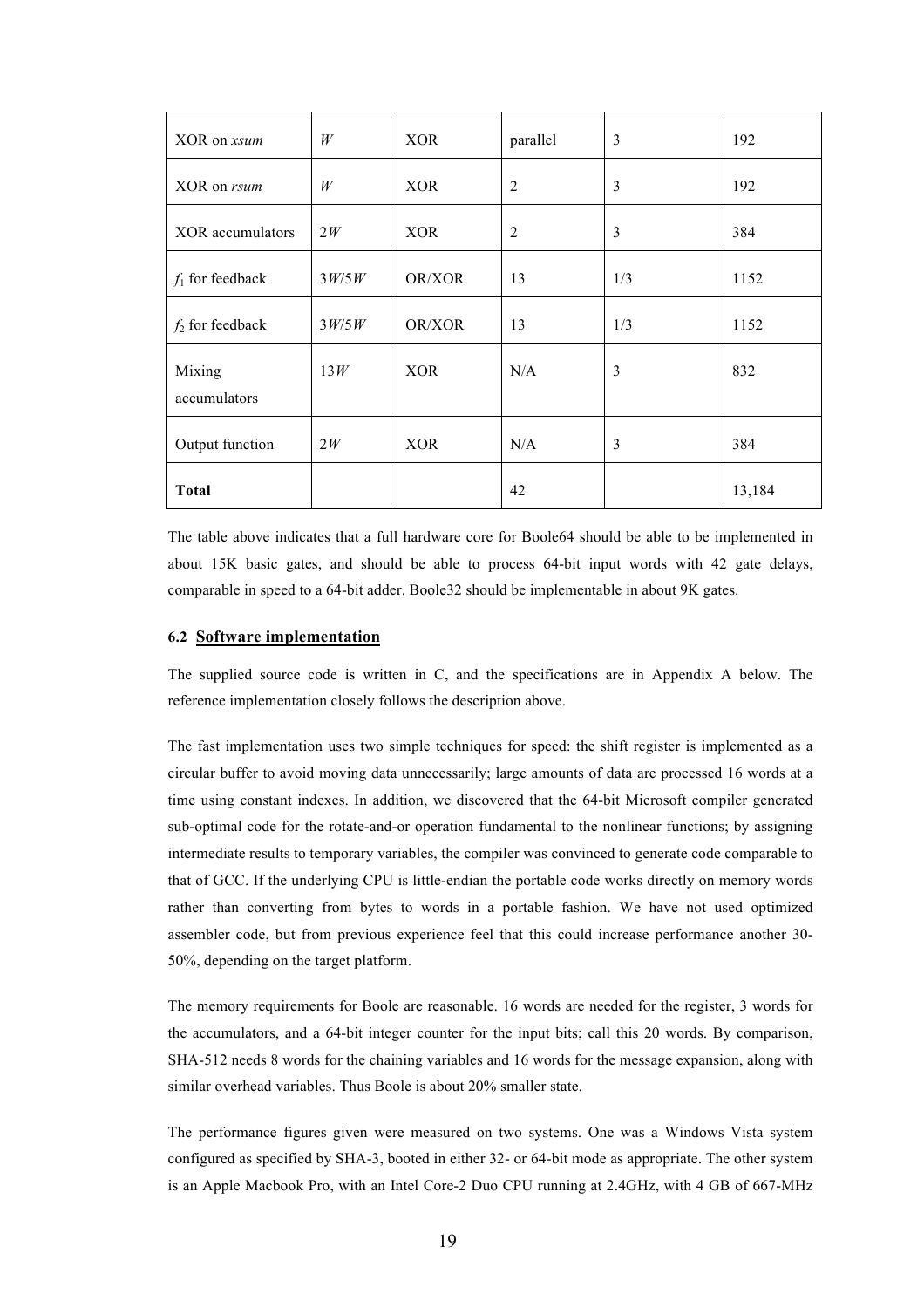DDR2 DRAM, using the GCC 4.0.1 compiler provided by Apple. The optimization flag –O3 was specified, and "-m64" for Boole64, "-m32" for the 16- and 32-bit versions. The table below gives the performance figures in cycles per byte of hash input as measured using the "rdtsc" instruction on both machines, for the various sizes of the "fast" implementations. In both cases, a large buffer is 1MB, and the figure should approximate the asymptotic performance, while a small buffer ("Block") is 1600 bytes. The output hash value is 8*W* bits long, the maximum allowed. The column labeled "Win 64/32" is for Boole64 compiled for 32-bit platforms, and demonstrates the advantage of using Boole32 for smaller platforms and hash sizes.

| Op/Version    | Win $32$ | Win 64/32 | Win 64 | gcc 32 | $\csc 64$ |
|---------------|----------|-----------|--------|--------|-----------|
| Block hash    | 9.92     | 21.53     | 7.68   | 16.68  | 8.4       |
| Large hash    | 8.96     | 18.32     | 6.17   | 15.94  | 7.07      |
| Stream output | 6.17     | 12.15     | 4.48   | 5.51   | 3.71      |

The worse performance under gcc for the 16-bit version was because the compiler refuses to issue the 16-bit rotate instructions, and for the 32-bit version does some unnecessary masking operations. Both problems could be solved using assembler for the *f* functions, and further optimizations would be possible.

The table above includes measurements for stream cipher generation because that is relevant to the mixing and output phases for generating a hash. The mixing phase takes approximately the same time as generating 32 words of stream output. Let *M* be the length of the input message rounded up to a multiple of *W* bits, and *N* be the number of bits of output hash generated, similarly rounded up to a multiple of *W* bits. Then, using the Windows 64-bit reference platform, the number of cycles to generate the output hash should be approximately (6.17*M*/8 + 4.48(256+*N*/8)).

We have not measured the performance on any 8-bit platform. The limiting operation on such platforms will certainly be the word rotations. Since the rotations are all by constant amounts, a straightforward implementation would use seven lookup tables to find 16-bit constants to be ORed together to form each rotated byte in turn, thus doing *W*/8 table lookups and OR operations for each rotation. Since the outputs are to be ORed together anyway, the steps in the nonlinear functions will use W/4 table lookups and OR operations, and W/8 XORs per step. Boole64 has 13 rotation operations (two are actually shifts, but the same table could be used for most of the input bytes) per cycle and another 8 for input accumulation. Thus we would expect that the nonlinear functions alone would consume about 110 cycles per byte, and other operations about another 30 c/b. Boole32 would be somewhat more efficient on smaller platforms, principally because there are less steps and hence less rotations in the nonlinear functions.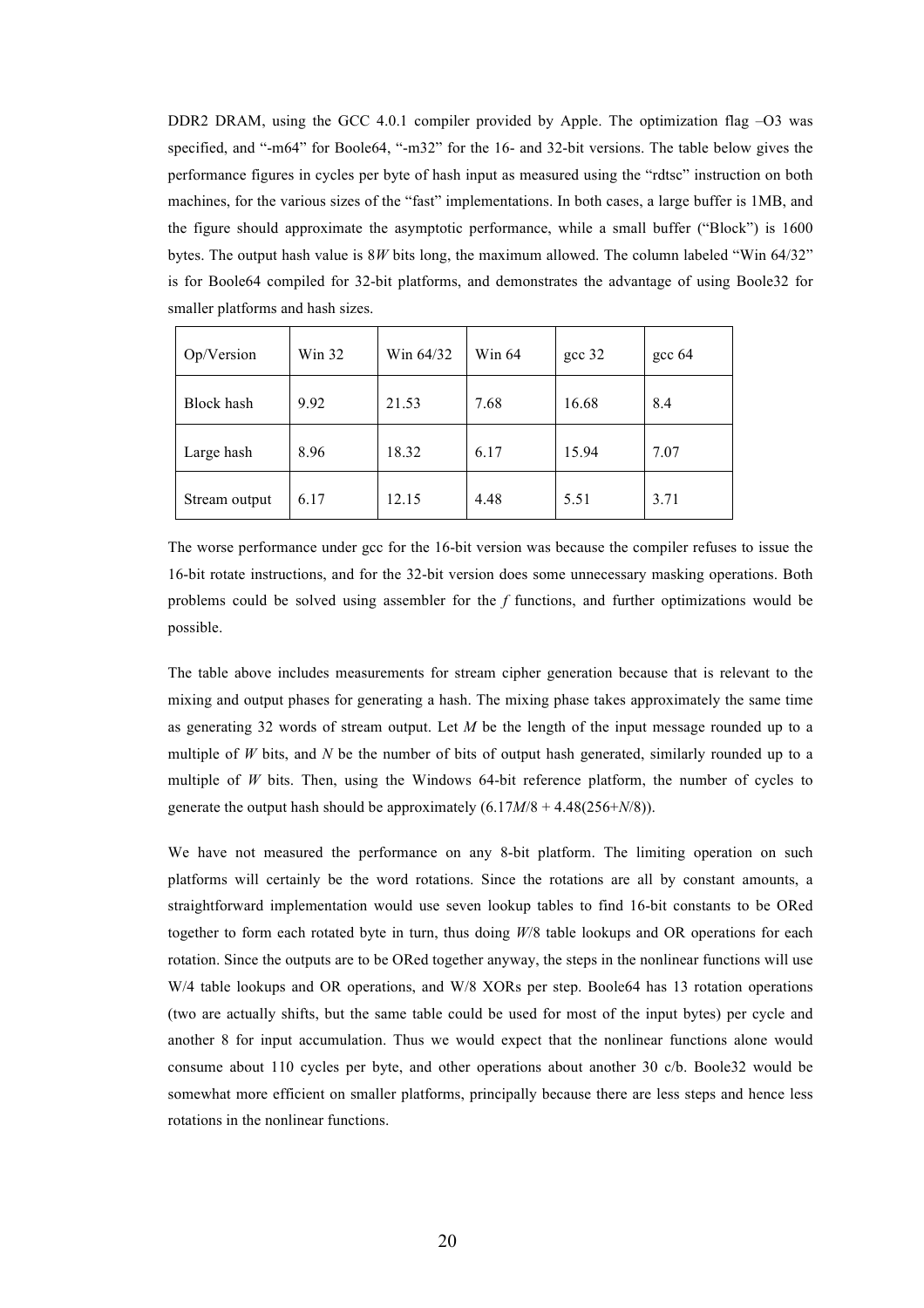# **7 References**

- 1. D. Bernstein, "Cache-timing attacks on AES", http://cr.yp.to/antiforgery/cachetiming-20050414.pdf.
- 2. S. Blackburn, S. Murphy, F. Piper and P. Wild, "A SOBERing Remark". Unpublished report. Information Security Group, Royal Holloway University of London, Egham, Surrey TW20 0EX, U. K., 1998.
- 3. C. De Cannière, "Guess and Determine Attack on SOBER", *NESSIE Public Document NES/DOC/SAG/WP5/010/a*, November 2001. See [18].
- 4. Christophe De Cannière, Bart Preneel. "Trivium A Stream Cipher Construction Inspired by Block Cipher Design Principles". http://www.ecrypt.eu.org/stream/papersdir/2006/021.pdf .
- 5. J. Cho, "Crossword Puzzle attack on NLS", submitted to FSE 2007.
- 6. N. Courtois and W. Meier, "Algebraic attacks on Stream Ciphers with Linear Feedback", proceedings of *EUROCRYPT 2003*, Warsaw, Poland, May 2003.
- 7. Design and Primitive Specification for Shannon, IACR EPrint Archive http://eprint.iacr.org/2007/044, P. Hawkes, C. McDonald, M. Paddon, G. Rose and M. Wiggers de Vries.
- 8. FIPS 180-2 Secure Hash Standard (SHS). See the following web page: http://csrc.nist.gov/CryptoToolkit/tkhash.html.
- 9. Wikipedia, http://en.wikipedia.org/wiki/Golomb\_ruler
- 10. S. Halevi, D. Coppersmith, C. Jutla, "SCREAM: a software efficient stream cipher", Eprint 2002/19.
- 11. P. Hawkes and G. Rose. The t-class of SOBER stream ciphers. Technical report, QUALCOMM Australia, 1999. See http://www.qualcomm.com.au.
- 12. P. Hawkes and G. Rose. Exploiting multiples of the connection polynomial in word-oriented stream ciphers. *Advances in Cryptology - ASIACRYPT 2000, Lecture Notes in Computer Science, vol. 1976, T. Okamoto (Ed.), Springer,* pp. 303-316, 2000.
- 13. P. Hawkes and G. Rose. "Turing, a Fast Stream Cipher". In T. Johansson, Proceedings of *Fast Software Encryption FSE2003,* LNCS 2887, Springer-Verlag 2003.
- 14. P. Hawkes, G. Rose. "*Primitive Specification for SOBER-128",* 2003. See eprint.iacr.org/2003/081.pdf.
- 15. P. Hawkes, M. Paddon and G. Rose. *On Corrective Patterns for the SHA-2 Family,* 2004. See eprint.iacr.org/2004/207.pdf.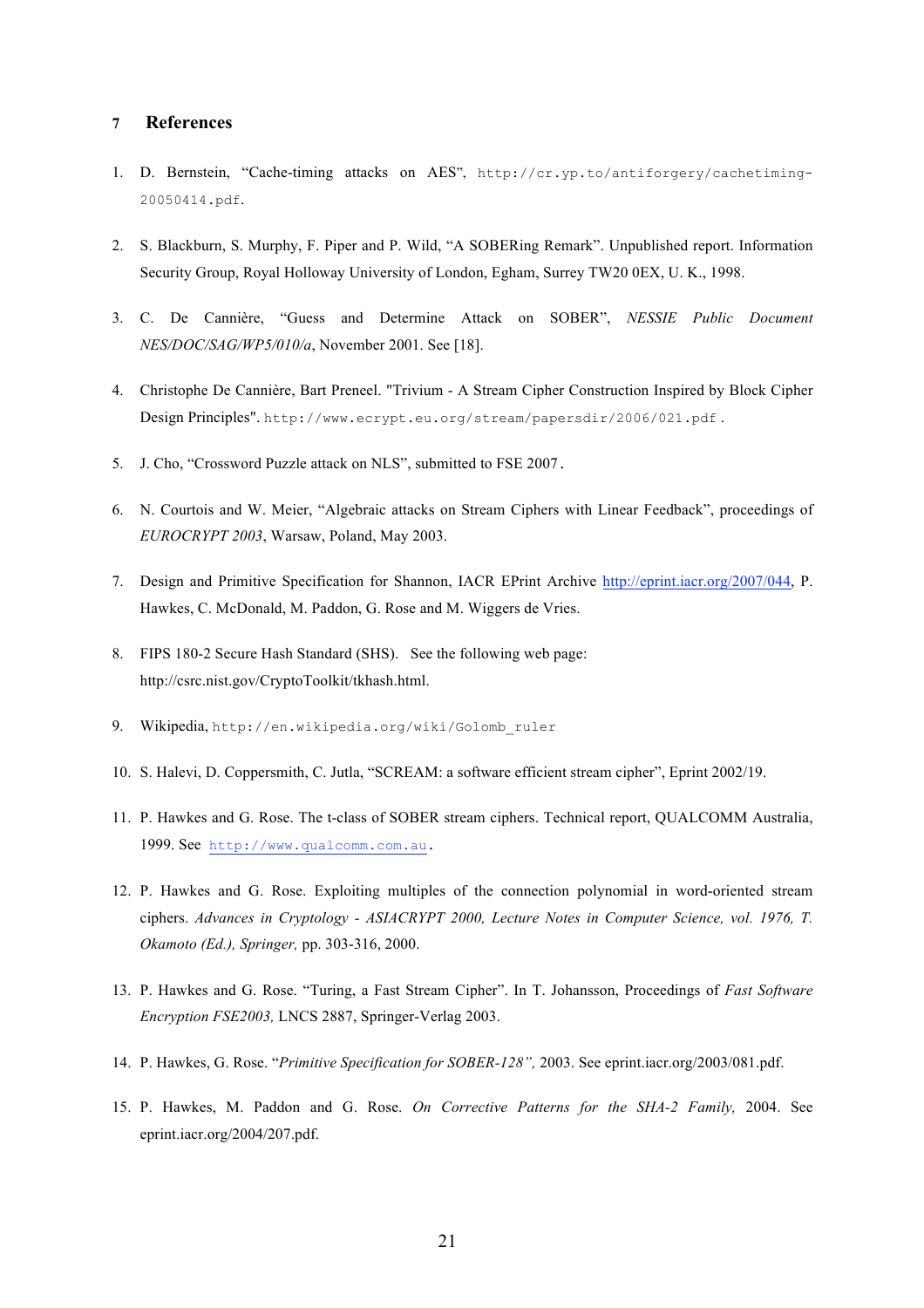- 16. P. Hawkes, M. Paddon and G. Rose. "*The Mundja Streaming MAC",* 2004. See eprint.iacr.org/2004/271.pdf.
- 17. A. Menezes, P. Van Oorschot, S. Vanstone, *Handbook of Applied Cryptography*, CRC Press, 1997.
- 18. Federal Register,Vol. 72, No. 212. See also http://csrc.nist.gov/groups/ST/hash/sha-3/Submission\_Reqs/index.html
- 19. G. Rose, "A Stream Cipher based on Linear Feedback over *GF*(2<sup>8</sup> )", in C. Boyd, Editor, *Proc. Australian Conference on Information Security and Privacy*, Springer-Verlag 1998.

20. http://en.wikipedia.org/wiki/George\_Boole

21. Cryptographic Sponges, Guido Bertoni, Joan Daemen, Michaël Peeters and Gilles Van Assche, http://sponge.noekeon.org/

# **8 Appendix A: Recommended C-language interface**

#### **8.1 Possible return values**

As required by SHA-3, the hash, MAC and stream cipher interfaces all return a status code. These are the possible return values:

typedef enum {

 $SUCCESS = 0$ ,  $FAIL = 1$ , WARN HASHBITLEN = 2,  $\frac{*}{*}$  warning when length greater than expected security  $\frac{*}{*}$ BAD TERMINATION = 3, /\* update called after odd-sized call to update \*/ BAD\_NEEDNONCE = 4,  $/*$  attempt to use MAC/stream without nonce  $*/$ } HashReturn;

The generic value *FAIL* is never returned, rather a more specific failure value will be returned.

*WARN\_HASHBITLEN* is returned whenever the requested *hashbitlen* would exceed the security bound (8*W* bits), or is zero or negative. This is a warning in the sense that the data structure is correctly initialized, and subsequent operations leading to generation of a hash or MAC output will succeed. In particular, if the all-in-one "Hash" function is called with a *hashbitlen* that is merely too long, it will nevertheless have generated the requested hash.

*BAD\_TERMINATION* is returned if a subsequent call to any of the functions other than *Final* or *ble mac* is made, after a call that specified a buffer length not divisible by 8 bits. It was deemed that the complications and inefficiency of coding for such odd sizes are simply not worth it.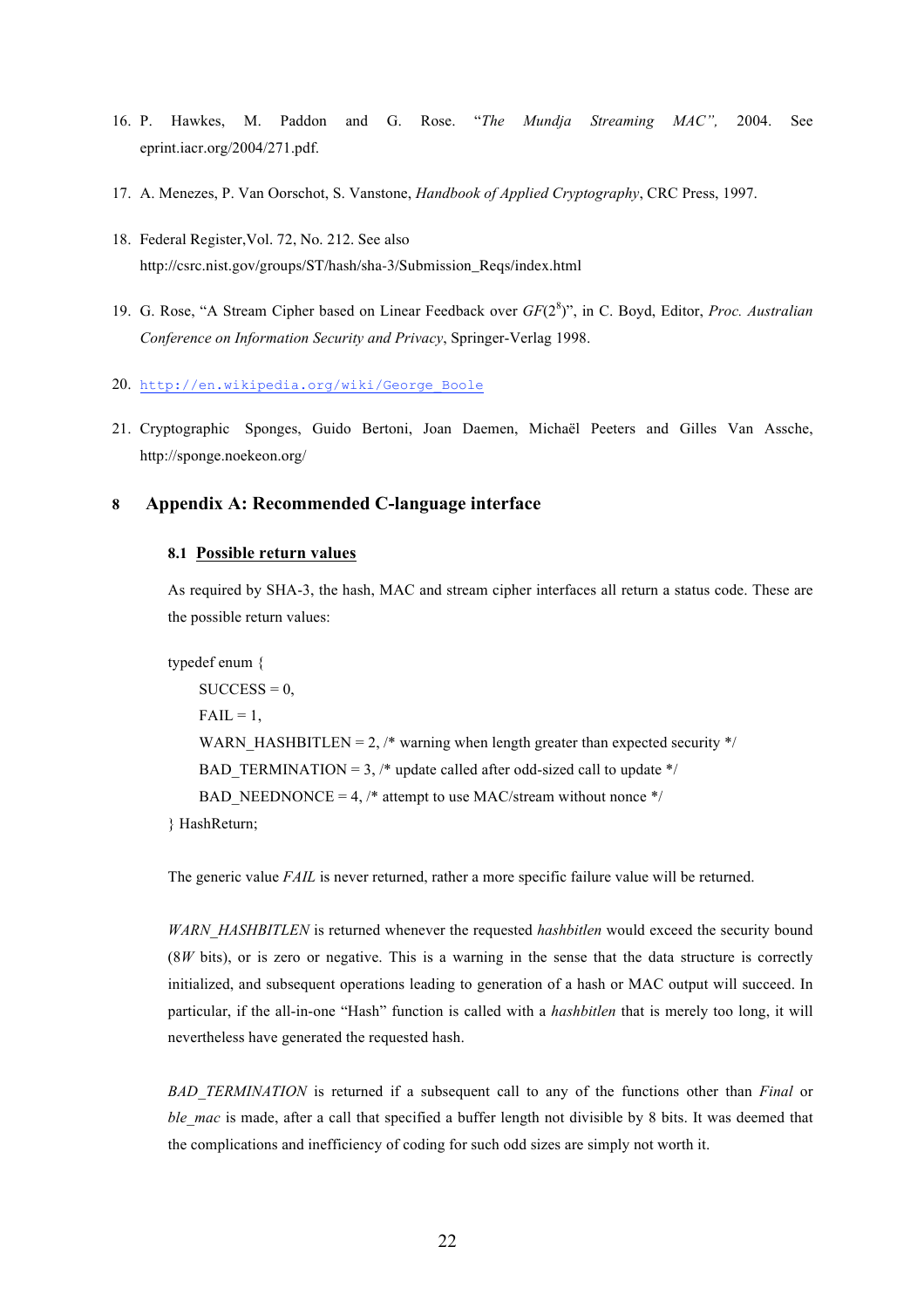*BAD\_NEEDNONCE* is returned from the keyed functions if a call to *ble\_nonce* is needed (that is, after keying or after finishing processing a packet) before calling this function. This is never returned from the hash functions.

# **8.2 Hash function interface**

The recommended data structures and interface for the Boole hash function conforms to the requirements of SHA-3. The type "WORD" must be defined as an unsigned integer type with WORDSIZE bits of precision, for the supported word sizes {16, 32, 64} bits, as required.

#define N 16 /\* number of register elements, and diffusion iterations \*/ typedef appropriate\_type WORD;

typedef struct {

 $\}$ 

| int                                                      | hashbitlen; | /* number of bits of output -- 0 for stream $*/$                        |  |  |
|----------------------------------------------------------|-------------|-------------------------------------------------------------------------|--|--|
| DataLength                                               | nbits:      | /* bits of input seen so far $*/$                                       |  |  |
| <b>WORD</b>                                              | R[N];       | /* Working storage for the shift register */                            |  |  |
| <b>WORD</b>                                              | xsum;       | $\frac{*}{*}$ XOR sum of input words $\frac{*}{*}$                      |  |  |
| <b>WORD</b>                                              | lsum;       | /* rotating addition sum of input words $*/$                            |  |  |
| <b>WORD</b>                                              | rsum;       | /* rotating addition sum of input words $*/$                            |  |  |
| /* the following handle non-whole-word input/output $*/$ |             |                                                                         |  |  |
| <b>WORD</b>                                              | bbuf;       | /* partial word buffer $*/$                                             |  |  |
| int                                                      | nbuf;       | $/*$ number of part-word bits buffered $*/$                             |  |  |
|                                                          |             | /* the following used for circular buffer fast implementation only $*/$ |  |  |
| int                                                      | z.          | $/*$ current zero position $*/$                                         |  |  |
| hashState:                                               |             |                                                                         |  |  |

This structure is used also for generating MACs and stream cipher output.

We reiterate the SHA-3 interface functions here for reference:

HashReturn Init(hashState \*state, int hashbitlen);

HashReturn Update(hashState \*state, const BitSequence \*data, DataLength databitlen);

HashReturn Final(hashState \*state, BitSequence \*hashval);

HashReturn Hash(int hashbitlen, const BitSequence \*data, DataLength databitlen, BitSequence hashval);

# **8.3 Stream cipher and MAC interface**

Boole can also be used as a stream cipher and MAC. In the reference code provided, this is achieved using a "combo" data structure that includes two copies of the *hashState* structure; one is for accumulating and generating a MAC, the other for stream cipher output. For convenience, these are initialized from the same key, and the state (of the hash structure) is saved after keying to avoid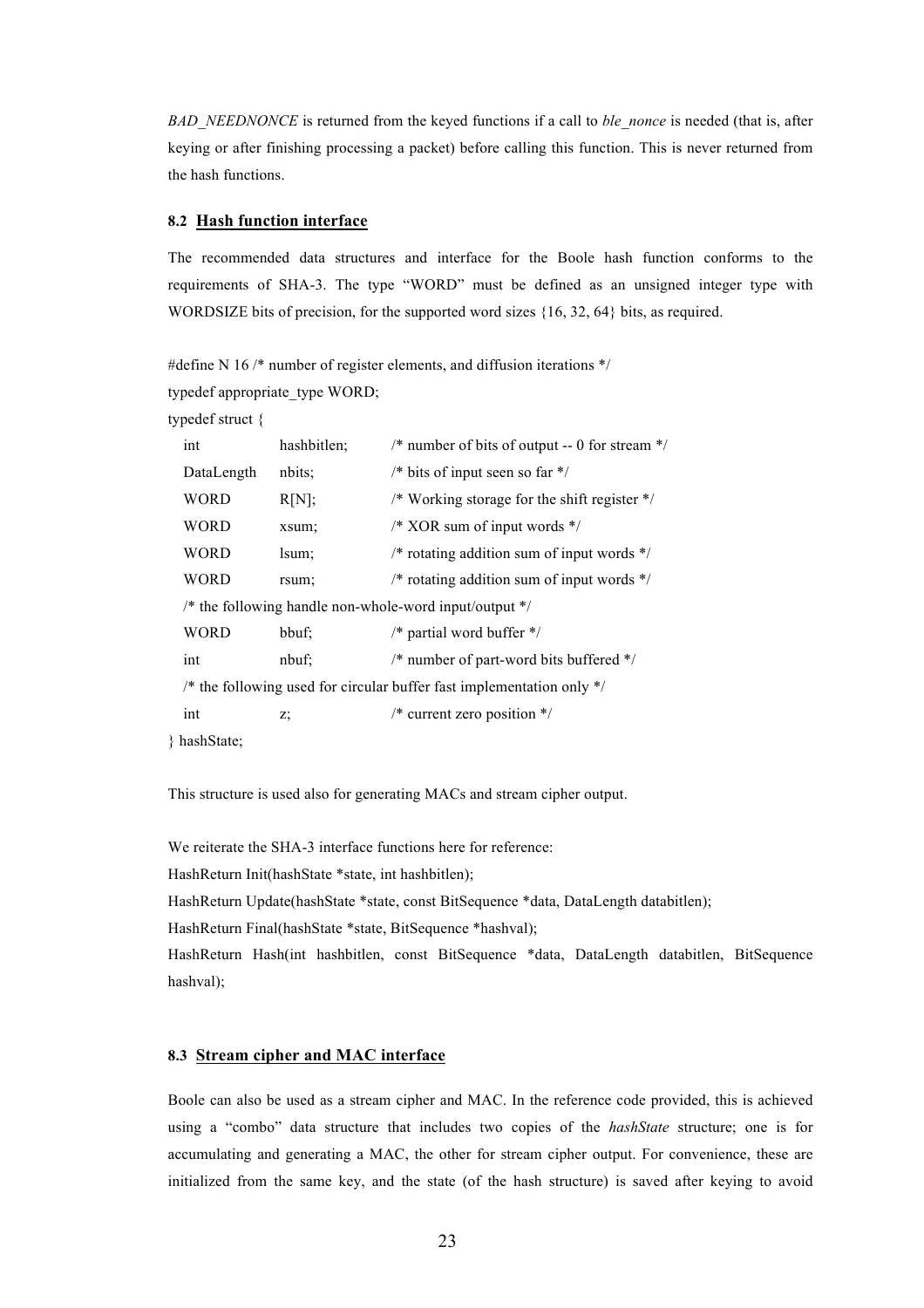recomputation, however the operation to set a nonce value for a packet initializes the two structures differently.

#### typedef struct {

| hashState     | h٠         | /* includes state for hash/MAC $*/$                       |
|---------------|------------|-----------------------------------------------------------|
| hashState     | S.         | $/*$ state for stream cipher only $*/$                    |
| WORD          | initR[N];  | /* copy of post-key register to avoid rekey $\frac{*}{ }$ |
| int           | neednonce: | $\frac{*}{*}$ nonce must be called $\frac{*}{*}$          |
| $\}$ ble ctx; |            |                                                           |

HashReturn ble key(ble ctx \*c, const UCHAR key[], int keylen, int maclen); /\* set key \*/ HashReturn ble\_nonce(ble\_ctx \*c, const UCHAR nonce[], int nlen); /\* set Init Vector \*/ HashReturn ble stream(ble ctx \*c, UCHAR \*buf, int nbits); /\* stream cipher \*/ HashReturn ble macdata(ble ctx \*c, UCHAR \*buf, int nbits);  $\frac{\partial^2 u}{\partial x^2}$  /\* accumulate MAC \*/ HashReturn ble encrypt(ble ctx \*c, UCHAR \*buf, int nbits); /\* enc+MAC \*/ HashReturn ble\_decrypt(ble\_ctx \*c, UCHAR \*buf, int nbits);  $/$  /\* dec+MAC \*/ HashReturn ble mac(ble ctx \*c, BitSequence \*hashval); /\* finalize MAC \*/

For all uses, *ble key* should be called to initialize the data structure, do the equivalent of key scheduling, and specify the expected MAC length. If no MAC is to be generated, zero can be used as a MAC length, although *WARN\_HASHBITLEN* will be returned. No interface is provided that does not require use of a nonce per packet. The communication should be broken into messages, and *ble\_nonce* should be called at the beginning of each message. Nonces should never be reused, but nonces are otherwise opaque to the system, and could easily be based on counters, timestamps, or whatever.

For all uses of a stream cipher, it is highly recommended to protect the transmission with a MAC. It is also common for a packet to be transmitted partly as plaintext, but with integrity protection covering even the plaintext part. The provided source code supports arbitrary interleaving of calls to *ble\_macdata* (for data to be transmitted as plaintext) with calls to either *ble\_encrypt* or *ble\_decrypt* as appropriate. The interleaving at the receiver's end should match that of the sender for correct operation. The combined calls for encryption and decryption always input ciphertext to the MAC computation. Finally, *ble mac* should be called to generate a MAC to be transmitted or checked against the received MAC. Because it is always ciphertext that is used to generate the MAC, and the two data structures are separate, it is possible for the receiver to use *ble\_macdata* followed by *ble\_mac* to verify the received message, before using *ble stream* to decrypt the appropriate portions. (Personally, we believe that this optimization is unnecessary, since the point of having the MAC is to make it unprofitable for the attacker to generate packets that would make this optimization worthwhile, but there it is.) Lastly, encryption without MAC can be done with *ble\_stream*, but we do not recommend this.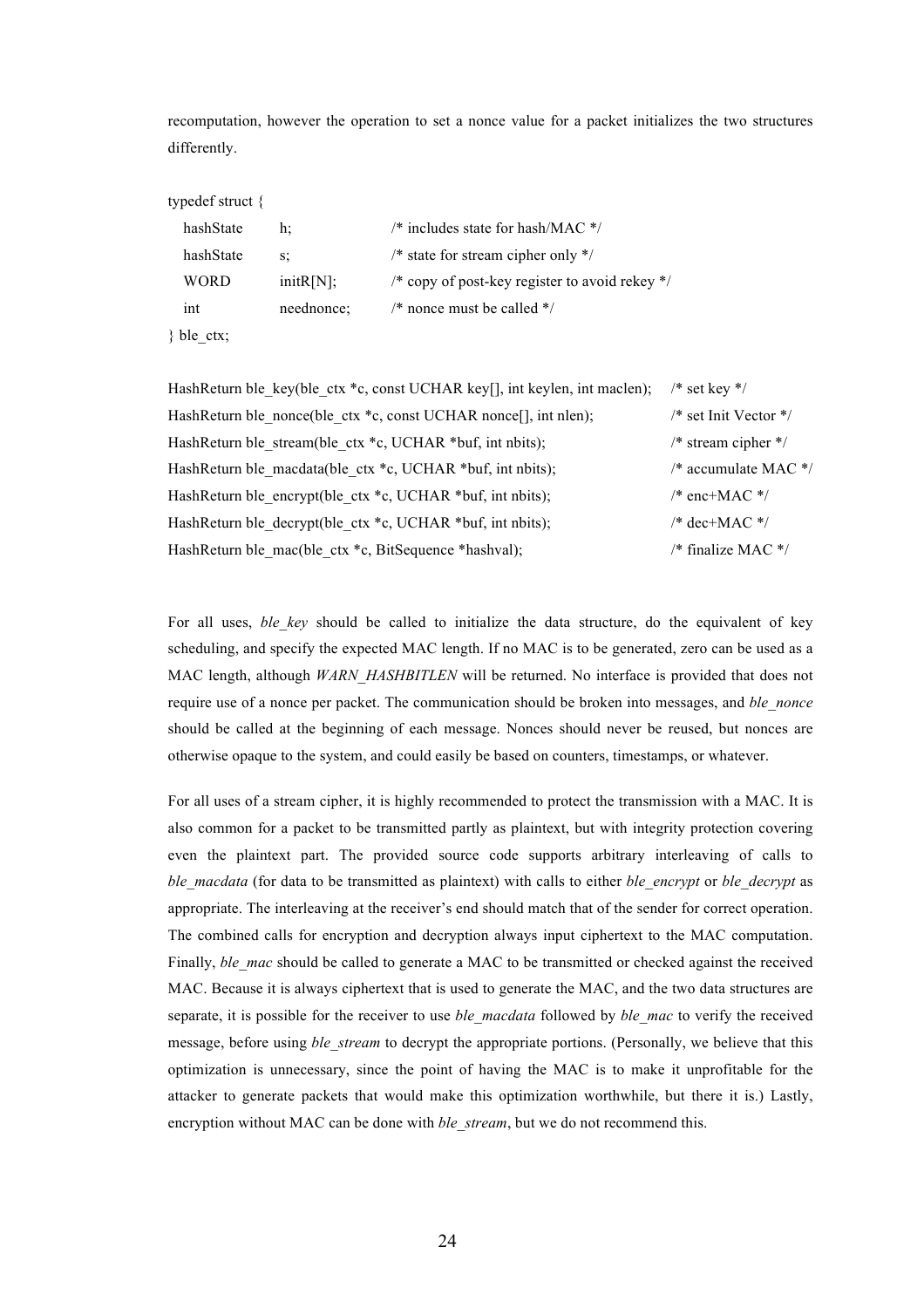Our reference implementation for these primitives provides a bit-wise interface, with the restriction that strange buffer lengths (*nbits* not divisible by 8) can only be used at the end of a packet. If an output hash or MAC is of a strange length, the unused bits at the end of the buffer will be zeroed.

The provided distribution of Boole includes a self-test and timing harness that can be used to find the various cycles/byte figures quoted.

# **9 Appendix B: Initialization values**

For implementations that wish to initialize the *hashState* structure with constants rather than determine them computationally, these are the initial values (in hexadecimal) for the various word sizes. The accumulator *x* (*xsum*) is always initialized to zero.

#### **16-bit case:**

 $lsum = C53A$  $rsum = 3AC5$  $R = \{ d976, f9ac, b534, f27, 9925, d16c, f236, d32c, d566, 95a7, d547, f59b, f796, d797, 7716, c404 \}.$ 

#### **32-bit case:**

 $lsum = 6996c53a$ 

rsum = 96c53a69

R = { 2d4800a1 25fc4641 25a97908 37e059a9 ae7953e9 a62450a1 4731a3a7 0aabab7b f8a9ab69 18e32961 9aedf87b 182dab33 b83baa0b 5863100b 9ab27ba9 327af139}.

#### **64-bit case:**

 $lsum = 000000006996c53a$ 

rsum = 0000006996c53a00

R = { 8eba5fa3a506e0dd 0c0f098e577f425f cf86b7dd66cf5c7f d06753a616f073bf 1db9cc1da2bc2bec 233625573d354832 3dc12be59adcd001 39e8d67ef4547ce2 b06f0b296ba9c939 c88b22b9e79ba7a9 7c3188d2b08b2259 a0e6342a27c6aeb5 95d3a1bd45993191 7840de822bcd4e43 d3e1cb37a11e16f3 54812e5d068d08b4}.

### **10 Appendix C: Detailed examination of a hash computation**

The call for SHA-3 requires details of internal states for computations of the hash function for various output sizes. We include files in the submission to satisfy this requirement, but in unedited format without explanation. Here we show in detail and explain the operations performed by Boole64 computing the 224-bit hash of the input "abcdefghi". This input forms two words. All values shown are 64-bit words in hexadecimal. At each step, we show the state in the following form:

---input-word--- -l-accumulator-- -x-accumulator-- -r-accumulator-- -------R0------- -------R1------- -------R2------- -------R3------- -------R4------- -------R5------- -------R5------- -------R7------- -------R8------- -------R9------- -------R10------ -------R11------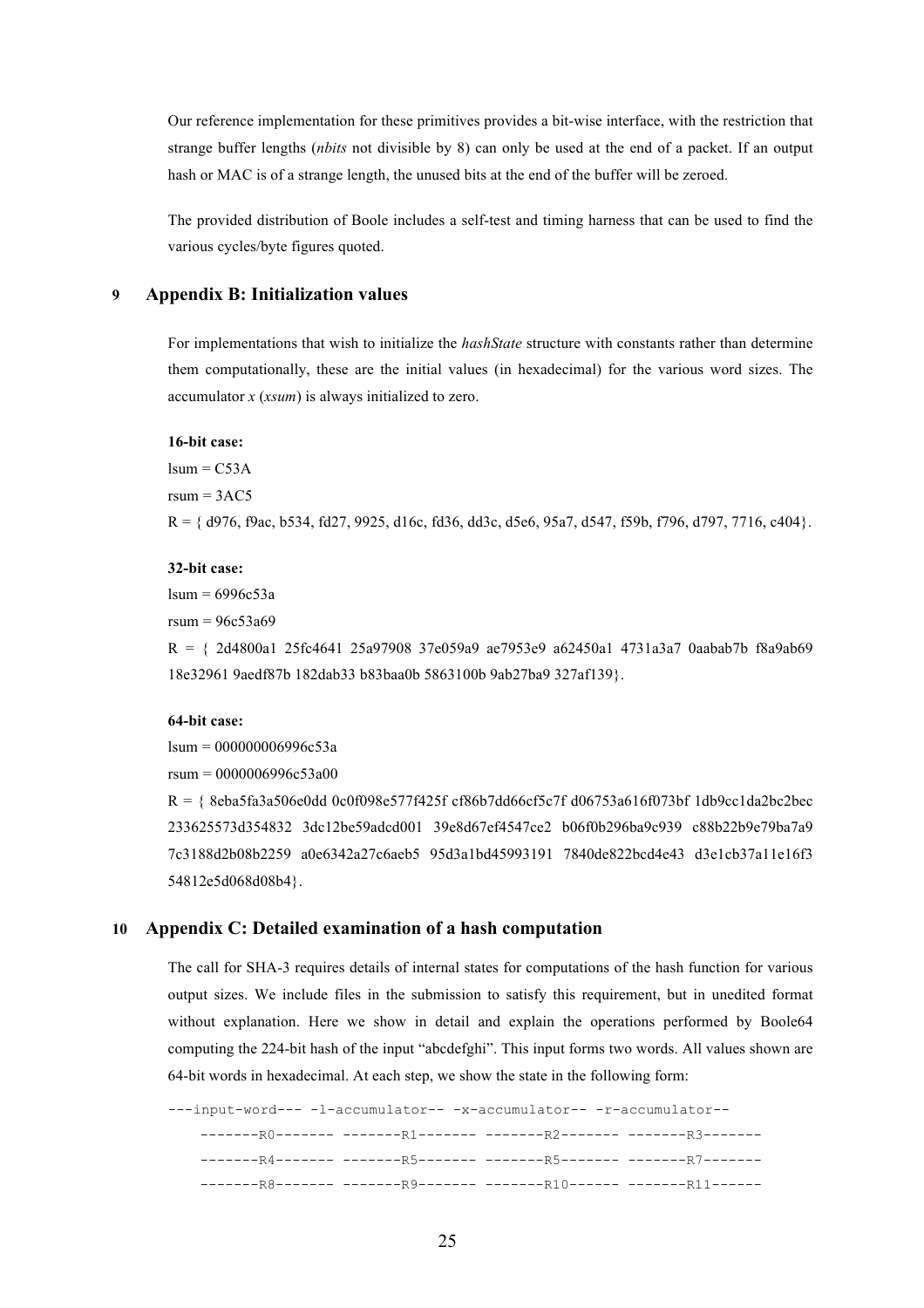```
--------R12------ --------R13------ ---------R14------ ----------R15------
---output-word--
```
If there is no applicable input or output word, it will be shown as dashes. Where words have changed since the previous output (other than simply being moved in the register) they will be shown in boldface type.

First, the accumulators and registers are initialized:

```
---------------- 000000006996c53a 0000000000000000 0000006996c53a00
   8eba5fa3a506e0dd 0c0f098e577f425f cf86b7dd66cf5c7f d06753a616f073bf
   1db9cc1da2bc2bec 233625573d354832 3dc12be59adcd001 39e8d67ef4547ce2
   b06f0b296ba9c939 c88b22b9e79ba7a9 7c3188d2b08b2259 a0e6342a27c6aeb5
   95d3a1bd45993191 7840de822bcd4e43 d3e1cb37a11e16f3 54812e5d068d08b4
----------------
```
The first 8 characters of the string are formed into a word, least significant byte first, and input into the register.

```
6867666564636261 d0cecccac8c6c4c2 6867666564636261 b433b30679532c30
   a34b8695419823d2 cf86b7dd66cf5c7f 00a99f6cde36b77d 1db9cc1da2bc2bec
   233625573d354832 3dc12be59adcd001 39e8d67ef4547ce2 b06f0b296ba9c939
   c88b22b9e79ba7a9 7c3188d2b08b2259 a0e6342a27c6aeb5 95d3a1bd45993191
   cc736d84529e6273 d3e1cb37a11e16f3 54812e5d068d08b4 8852b26d5eb4b28a
```
The next, and last, character of the string is formed into a word, least significant byte first, and input into the register.

```
0000000000000069 a9c342cb22da73ba 6867666564636208 f0690931f41f0af6
   0866bb1c83a72145 00a99f6cde36b77d b47a8ed680665856 233625573d354832
   3dc12be59adcd001 39e8d67ef4547ce2 b06f0b296ba9c939 c88b22b9e79ba7a9
   7c3188d2b08b2259 a0e6342a27c6aeb5 95d3a1bd45993191 cc736d84529e6273
   2388c20655011c05 54812e5d068d08b4 8852b26d5eb4b28a 1b943c9130ed4764
----------------
```
Since that was the end of the input data, the next step is mixing the accumulators and other data into the register. The accumulator words will not change any more but are shown for consistency. The length of the input, 72 bits (hex 0x48) is XORed into R0, the desired output length of 224 bits (hex 0xE0) is XORed into R4, and copies of the accumulators are XORed into R4..R15.

```
---------------- a9c342cb22da73ba 6867666564636208 f0690931f41f0af6
0866bb1c83a7210d 00a99f6cde36b77d b47a8ed680665856 233625573d354832
9402692eb806a35b 518fb01b90371eea 400602189fb6c3cf 61486072c541d413
1456eeb7d4e84051 508f3d1bd3d9a443 3c10e3766743422b a4140be136fd007b
d3e1cb37a11e16f3 fd426c9624577b0e e035d4083ad7d082 ebfd35a0c4f24d92
```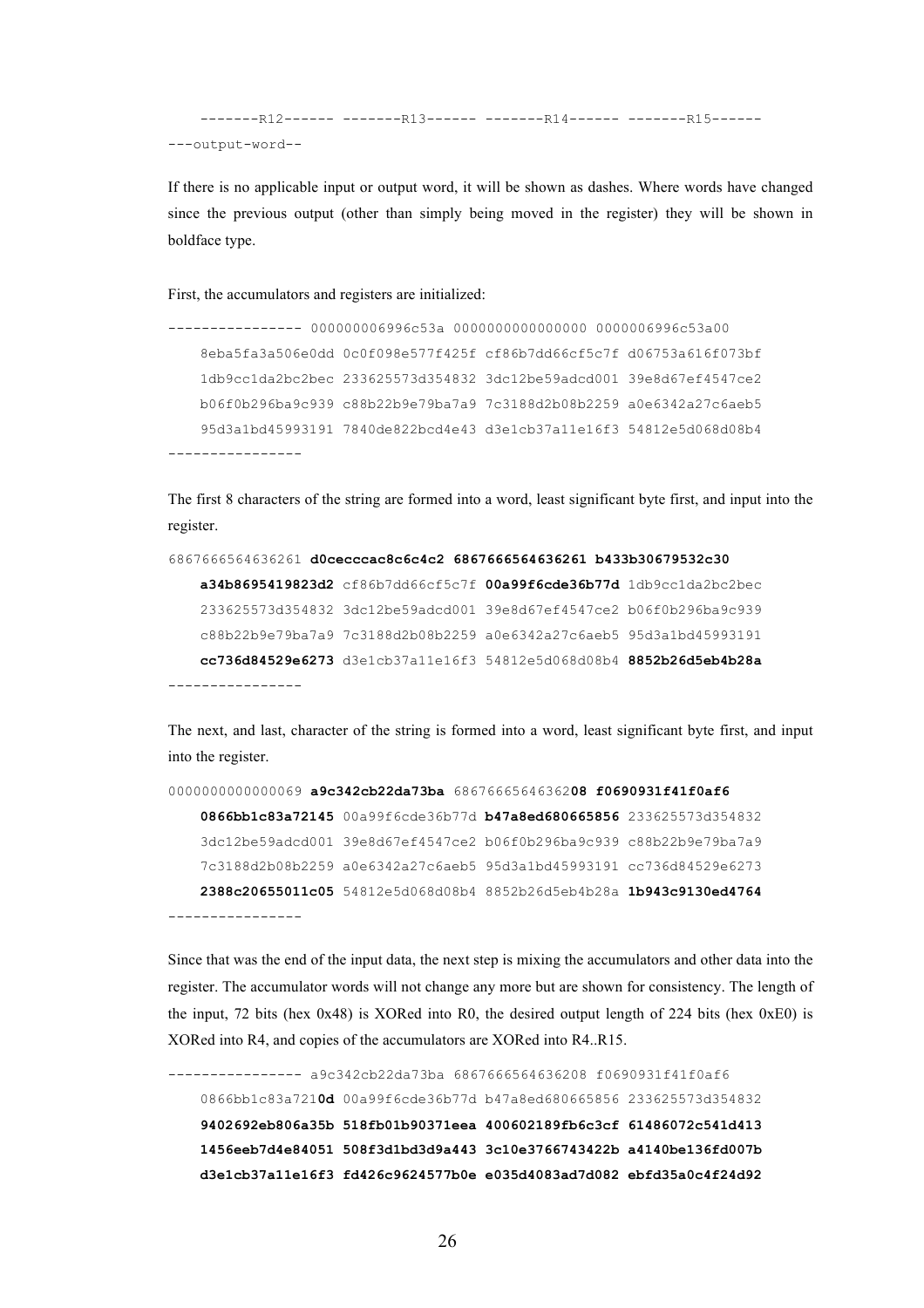----------------

There are now 16 cycles of the register to mix the data thoroughly. Since there is no input, only the first and last words of the register change at each cycle.

---------------- a9c342cb22da73ba 6867666564636208 f0690931f41f0af6 **1622ef0b8ad89cf6** b47a8ed680665856 233625573d354832 9402692eb806a35b 518fb01b90371eea 400602189fb6c3cf 61486072c541d413 1456eeb7d4e84051 508f3d1bd3d9a443 3c10e3766743422b a4140be136fd007b d3e1cb37a11e16f3 fd426c9624577b0e e035d4083ad7d082 ebfd35a0c4f24d92 **8fe37b58455c95cb** ----------------

---------------- a9c342cb22da73ba 6867666564636208 f0690931f41f0af6 **1d174d8590f0b18b** 233625573d354832 9402692eb806a35b 518fb01b90371eea 400602189fb6c3cf 61486072c541d413 1456eeb7d4e84051 508f3d1bd3d9a443 3c10e3766743422b a4140be136fd007b d3e1cb37a11e16f3 fd426c9624577b0e e035d4083ad7d082 ebfd35a0c4f24d92 8fe37b58455c95cb **34c63c0207529ed1** ----------------

---------------- a9c342cb22da73ba 6867666564636208 f0690931f41f0af6 **f592398fa66635e5** 9402692eb806a35b 518fb01b90371eea 400602189fb6c3cf 61486072c541d413 1456eeb7d4e84051 508f3d1bd3d9a443 3c10e3766743422b a4140be136fd007b d3e1cb37a11e16f3 fd426c9624577b0e e035d4083ad7d082 ebfd35a0c4f24d92 8fe37b58455c95cb 34c63c0207529ed1 **e685fe2dc95568e7** ----------------

---------------- a9c342cb22da73ba 6867666564636208 f0690931f41f0af6 **67b3dd2fef738069** 518fb01b90371eea 400602189fb6c3cf 61486072c541d413 1456eeb7d4e84051 508f3d1bd3d9a443 3c10e3766743422b a4140be136fd007b d3e1cb37a11e16f3 fd426c9624577b0e e035d4083ad7d082 ebfd35a0c4f24d92 8fe37b58455c95cb 34c63c0207529ed1 e685fe2dc95568e7 **a673097a59fb996f** ----------------

---------------- a9c342cb22da73ba 6867666564636208 f0690931f41f0af6 **49916bc342f7aa37** 400602189fb6c3cf 61486072c541d413 1456eeb7d4e84051 508f3d1bd3d9a443 3c10e3766743422b a4140be136fd007b d3e1cb37a11e16f3 fd426c9624577b0e e035d4083ad7d082 ebfd35a0c4f24d92 8fe37b58455c95cb 34c63c0207529ed1 e685fe2dc95568e7 a673097a59fb996f **3fe9b7e901d25b28** ----------------

---------------- a9c342cb22da73ba 6867666564636208 f0690931f41f0af6 **86d096a0e4116917** 61486072c541d413 1456eeb7d4e84051 508f3d1bd3d9a443 3c10e3766743422b a4140be136fd007b d3e1cb37a11e16f3 fd426c9624577b0e e035d4083ad7d082 ebfd35a0c4f24d92 8fe37b58455c95cb 34c63c0207529ed1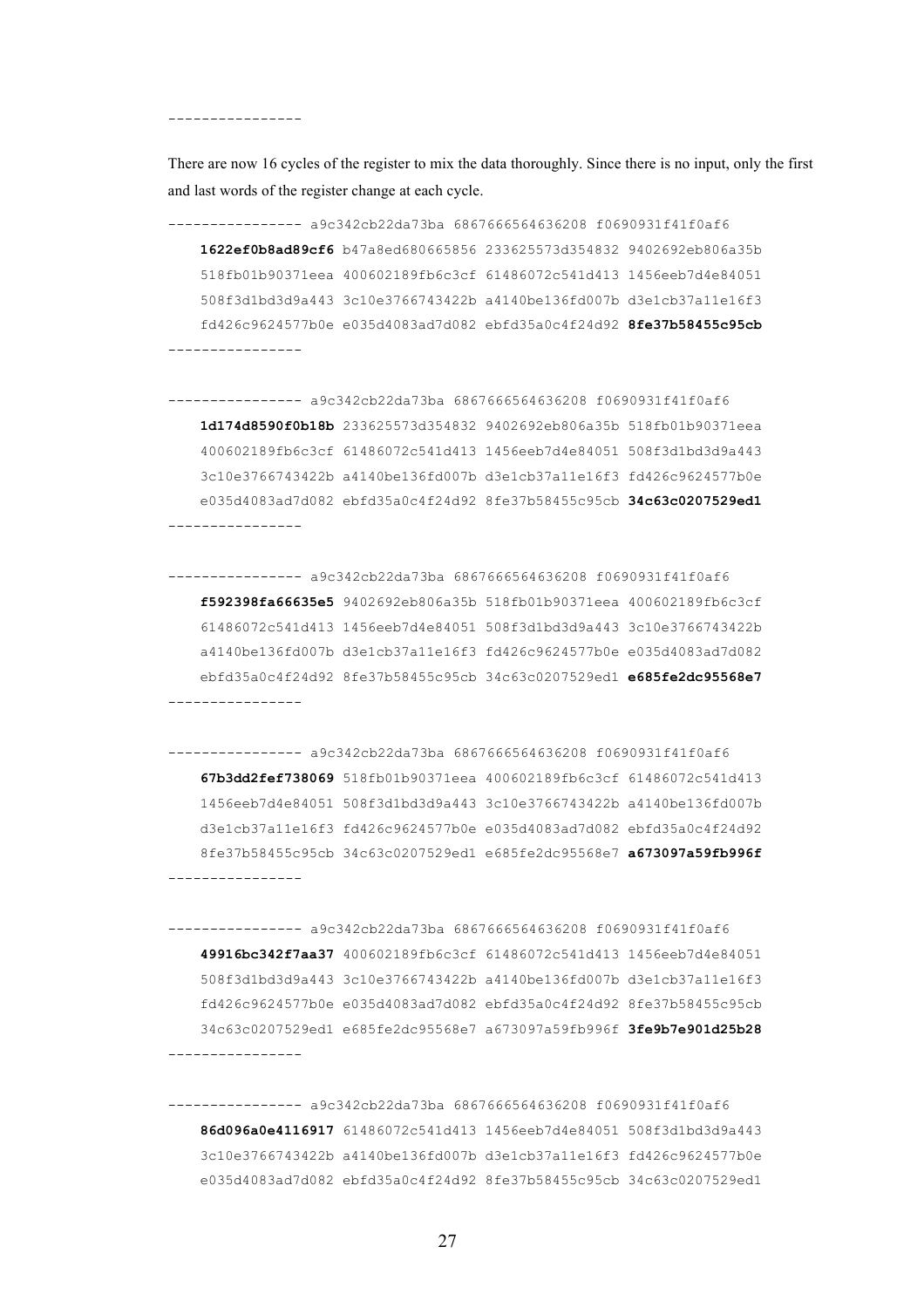e685fe2dc95568e7 a673097a59fb996f 3fe9b7e901d25b28 **9dfcba56297ba007** ----------------

---------------- a9c342cb22da73ba 6867666564636208 f0690931f41f0af6 **b6025e1a539a0f51** 1456eeb7d4e84051 508f3d1bd3d9a443 3c10e3766743422b a4140be136fd007b d3e1cb37a11e16f3 fd426c9624577b0e e035d4083ad7d082 ebfd35a0c4f24d92 8fe37b58455c95cb 34c63c0207529ed1 e685fe2dc95568e7 a673097a59fb996f 3fe9b7e901d25b28 9dfcba56297ba007 **b8ca589df9f9874e** ----------------

---------------- a9c342cb22da73ba 6867666564636208 f0690931f41f0af6 **4d4035e902e8db26** 508f3d1bd3d9a443 3c10e3766743422b a4140be136fd007b d3e1cb37a11e16f3 fd426c9624577b0e e035d4083ad7d082 ebfd35a0c4f24d92 8fe37b58455c95cb 34c63c0207529ed1 e685fe2dc95568e7 a673097a59fb996f 3fe9b7e901d25b28 9dfcba56297ba007 b8ca589df9f9874e **2b19b551ec11eb10** ----------------

---------------- a9c342cb22da73ba 6867666564636208 f0690931f41f0af6 **e481d6d3f85d6dbb** 3c10e3766743422b a4140be136fd007b d3e1cb37a11e16f3 fd426c9624577b0e e035d4083ad7d082 ebfd35a0c4f24d92 8fe37b58455c95cb 34c63c0207529ed1 e685fe2dc95568e7 a673097a59fb996f 3fe9b7e901d25b28 9dfcba56297ba007 b8ca589df9f9874e 2b19b551ec11eb10 **4ceb10b7f86ee3a2** ----------------

---------------- a9c342cb22da73ba 6867666564636208 f0690931f41f0af6 **bcc8172672a518af** a4140be136fd007b d3e1cb37a11e16f3 fd426c9624577b0e e035d4083ad7d082 ebfd35a0c4f24d92 8fe37b58455c95cb 34c63c0207529ed1 e685fe2dc95568e7 a673097a59fb996f 3fe9b7e901d25b28 9dfcba56297ba007 b8ca589df9f9874e 2b19b551ec11eb10 4ceb10b7f86ee3a2 **1ec25358a659ea62** ----------------

---------------- a9c342cb22da73ba 6867666564636208 f0690931f41f0af6 **7d36c17f546f42c5** d3e1cb37a11e16f3 fd426c9624577b0e e035d4083ad7d082 ebfd35a0c4f24d92 8fe37b58455c95cb 34c63c0207529ed1 e685fe2dc95568e7 a673097a59fb996f 3fe9b7e901d25b28 9dfcba56297ba007 b8ca589df9f9874e 2b19b551ec11eb10 4ceb10b7f86ee3a2 1ec25358a659ea62 **46f0fd14c0e302d0** ----------------

---------------- a9c342cb22da73ba 6867666564636208 f0690931f41f0af6 **c23889936641ddf1** fd426c9624577b0e e035d4083ad7d082 ebfd35a0c4f24d92 8fe37b58455c95cb 34c63c0207529ed1 e685fe2dc95568e7 a673097a59fb996f 3fe9b7e901d25b28 9dfcba56297ba007 b8ca589df9f9874e 2b19b551ec11eb10 4ceb10b7f86ee3a2 1ec25358a659ea62 46f0fd14c0e302d0 **ab0fccf54bef3474**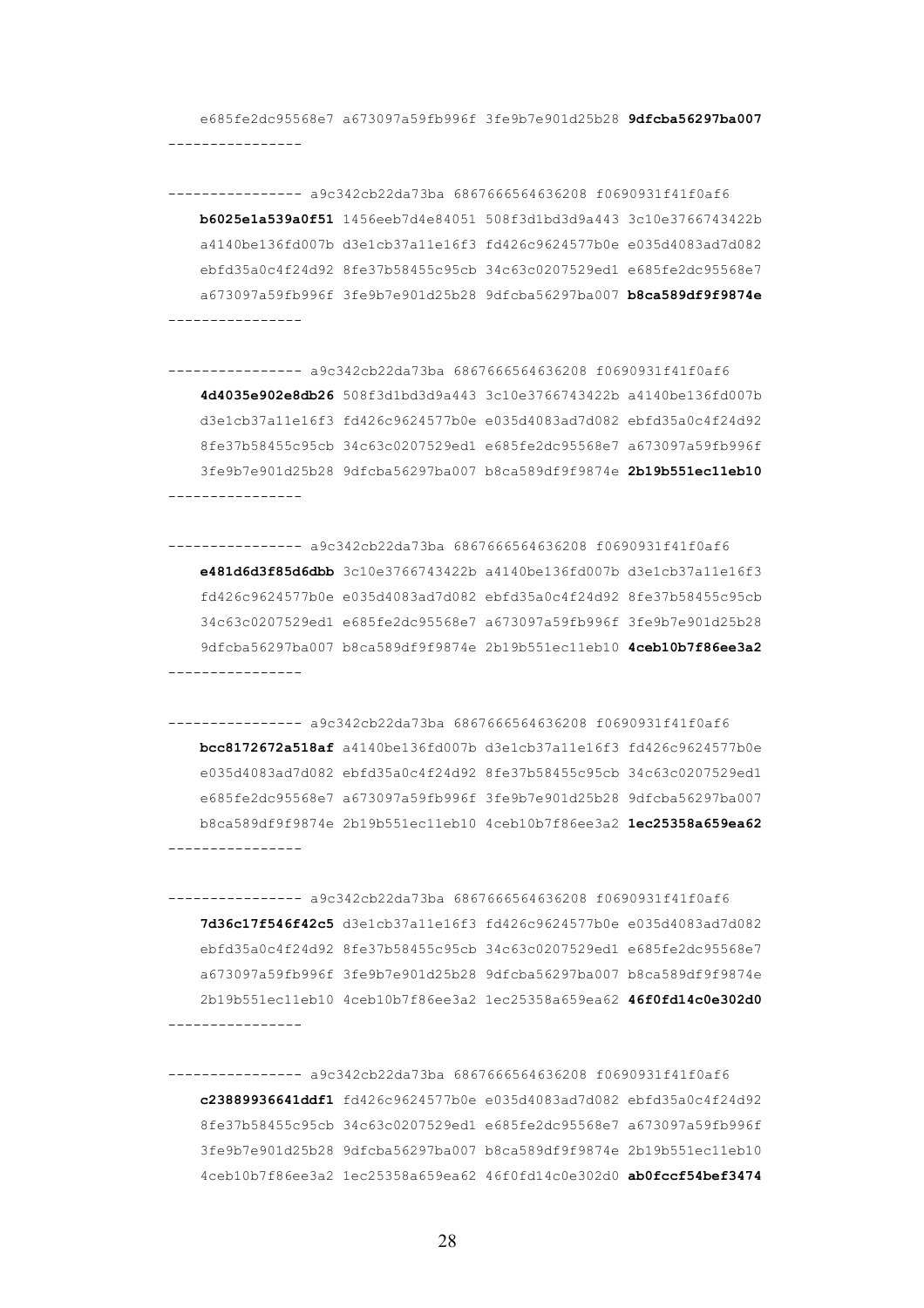#### ----------------

---------------- a9c342cb22da73ba 6867666564636208 f0690931f41f0af6 **7a4bd6d0c285651f** e035d4083ad7d082 ebfd35a0c4f24d92 8fe37b58455c95cb 34c63c0207529ed1 e685fe2dc95568e7 a673097a59fb996f 3fe9b7e901d25b28 9dfcba56297ba007 b8ca589df9f9874e 2b19b551ec11eb10 4ceb10b7f86ee3a2 1ec25358a659ea62 46f0fd14c0e302d0 ab0fccf54bef3474 **747ffb20fa7f68e3** ----------------

---------------- a9c342cb22da73ba 6867666564636208 f0690931f41f0af6 **5fb4ba25acfb2c65** ebfd35a0c4f24d92 8fe37b58455c95cb 34c63c0207529ed1 e685fe2dc95568e7 a673097a59fb996f 3fe9b7e901d25b28 9dfcba56297ba007 b8ca589df9f9874e 2b19b551ec11eb10 4ceb10b7f86ee3a2 1ec25358a659ea62 46f0fd14c0e302d0 ab0fccf54bef3474 747ffb20fa7f68e3 **391a5d146cc84abe** ----------------

---------------- a9c342cb22da73ba 6867666564636208 f0690931f41f0af6 **5b1559b531be21f0** 8fe37b58455c95cb 34c63c0207529ed1 e685fe2dc95568e7 a673097a59fb996f 3fe9b7e901d25b28 9dfcba56297ba007 b8ca589df9f9874e 2b19b551ec11eb10 4ceb10b7f86ee3a2 1ec25358a659ea62 46f0fd14c0e302d0 ab0fccf54bef3474 747ffb20fa7f68e3 391a5d146cc84abe **af65d76c9c72233d** ----------------

---------------- a9c342cb22da73ba 6867666564636208 f0690931f41f0af6 **bde6d6f4bff0a1fb** 34c63c0207529ed1 e685fe2dc95568e7 a673097a59fb996f 3fe9b7e901d25b28 9dfcba56297ba007 b8ca589df9f9874e 2b19b551ec11eb10 4ceb10b7f86ee3a2 1ec25358a659ea62 46f0fd14c0e302d0 ab0fccf54bef3474 747ffb20fa7f68e3 391a5d146cc84abe af65d76c9c72233d **2339534bdc80027e** ----------------

Again, we repeat mixing the accumulators and other data into the register. The length of the input, 72 bits (hex 0x48) is again XORed into R0, the desired output length of 224 bits (hex 0xE0) is XORed into R4, and copies of the accumulators are XORed into R4..R15.

---------------- a9c342cb22da73ba 6867666564636208 f0690931f41f0af6 bde6d6f4bff0a1**b3** 34c63c0207529ed1 e685fe2dc95568e7 a673097a59fb996f **962af52223082872 f59bdc334d18c20f 48a351ac0de68db8 82daf79acecb98aa 248c76d29c0d81aa eeab5a695246e094 ef33bfdfe239716a c368aa902f8c567c 8416f2110e606215 90d91fdf4e123904 c702b109f8114135 d3505a7a289f0888** ----------------

Another 16 cycles of the register...

---------------- a9c342cb22da73ba 6867666564636208 f0690931f41f0af6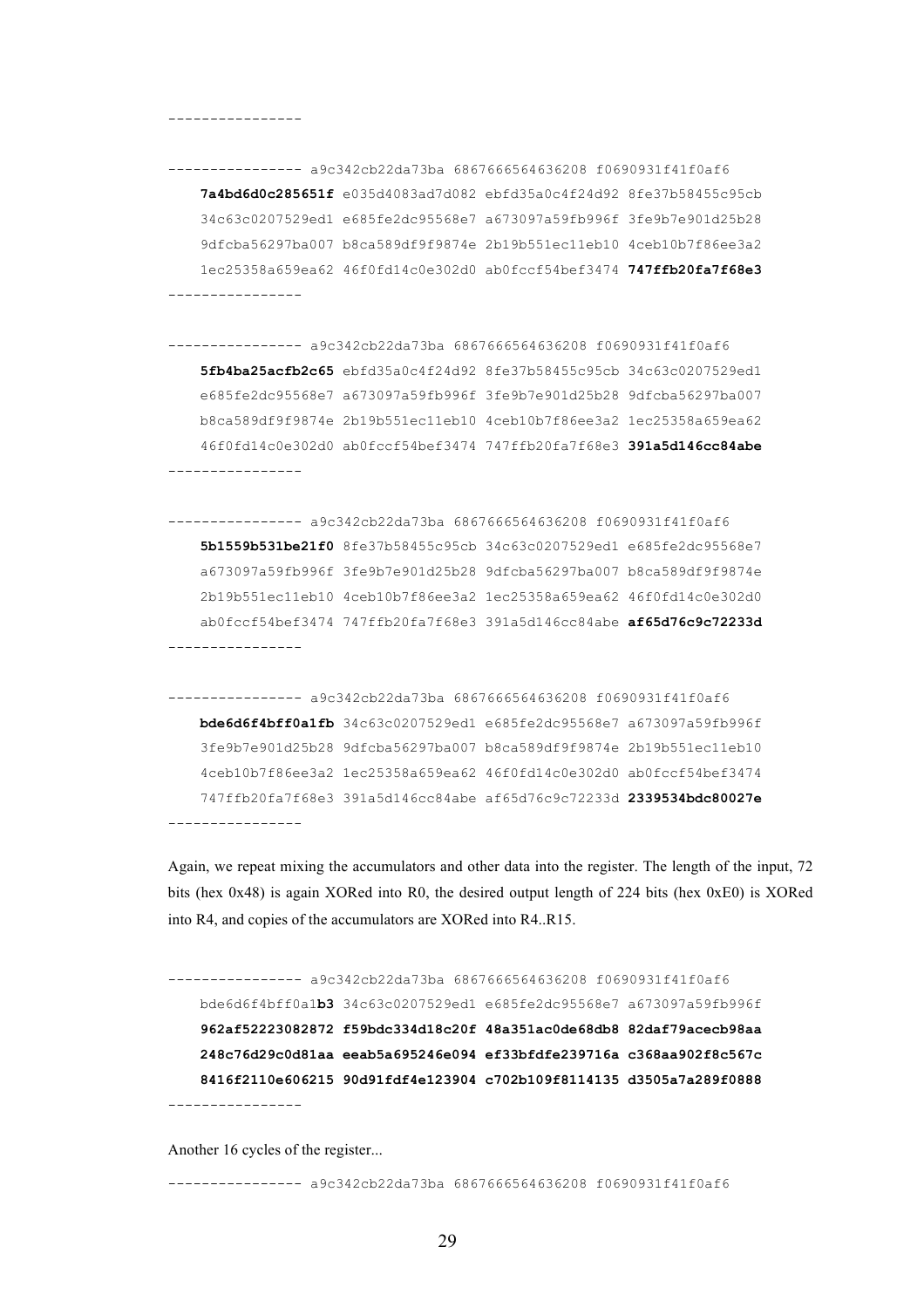**527395bad6d247fc** e685fe2dc95568e7 a673097a59fb996f 962af52223082872 f59bdc334d18c20f 48a351ac0de68db8 82daf79acecb98aa 248c76d29c0d81aa eeab5a695246e094 ef33bfdfe239716a c368aa902f8c567c 8416f2110e606215 90d91fdf4e123904 c702b109f8114135 d3505a7a289f0888 **d42a3d9c4daaaece** ----------------

---------------- a9c342cb22da73ba 6867666564636208 f0690931f41f0af6 **39506a4e33430405** a673097a59fb996f 962af52223082872 f59bdc334d18c20f 48a351ac0de68db8 82daf79acecb98aa 248c76d29c0d81aa eeab5a695246e094 ef33bfdfe239716a c368aa902f8c567c 8416f2110e606215 90d91fdf4e123904 c702b109f8114135 d3505a7a289f0888 d42a3d9c4daaaece **0aebd20307e3f163** ----------------

---------------- a9c342cb22da73ba 6867666564636208 f0690931f41f0af6 **c01fe2a4af93eb57** 962af52223082872 f59bdc334d18c20f 48a351ac0de68db8 82daf79acecb98aa 248c76d29c0d81aa eeab5a695246e094 ef33bfdfe239716a c368aa902f8c567c 8416f2110e606215 90d91fdf4e123904 c702b109f8114135 d3505a7a289f0888 d42a3d9c4daaaece 0aebd20307e3f163 **1080c06b9eded773** ----------------

---------------- a9c342cb22da73ba 6867666564636208 f0690931f41f0af6 **467261a3afbf376a** f59bdc334d18c20f 48a351ac0de68db8 82daf79acecb98aa 248c76d29c0d81aa eeab5a695246e094 ef33bfdfe239716a c368aa902f8c567c 8416f2110e606215 90d91fdf4e123904 c702b109f8114135 d3505a7a289f0888 d42a3d9c4daaaece 0aebd20307e3f163 1080c06b9eded773 **06c08e60847a78ed** ----------------

---------------- a9c342cb22da73ba 6867666564636208 f0690931f41f0af6 **b786a19da444325b** 48a351ac0de68db8 82daf79acecb98aa 248c76d29c0d81aa eeab5a695246e094 ef33bfdfe239716a c368aa902f8c567c 8416f2110e606215 90d91fdf4e123904 c702b109f8114135 d3505a7a289f0888 d42a3d9c4daaaece 0aebd20307e3f163 1080c06b9eded773 06c08e60847a78ed **6eb4719a834eccbe** ----------------

---------------- a9c342cb22da73ba 6867666564636208 f0690931f41f0af6 **8c81627f8abf1d2f** 82daf79acecb98aa 248c76d29c0d81aa eeab5a695246e094 ef33bfdfe239716a c368aa902f8c567c 8416f2110e606215 90d91fdf4e123904 c702b109f8114135 d3505a7a289f0888 d42a3d9c4daaaece 0aebd20307e3f163 1080c06b9eded773 06c08e60847a78ed 6eb4719a834eccbe **9fc9fc3a768e2c49** ----------------

---------------- a9c342cb22da73ba 6867666564636208 f0690931f41f0af6 **28ee43f6e726b1cf** 248c76d29c0d81aa eeab5a695246e094 ef33bfdfe239716a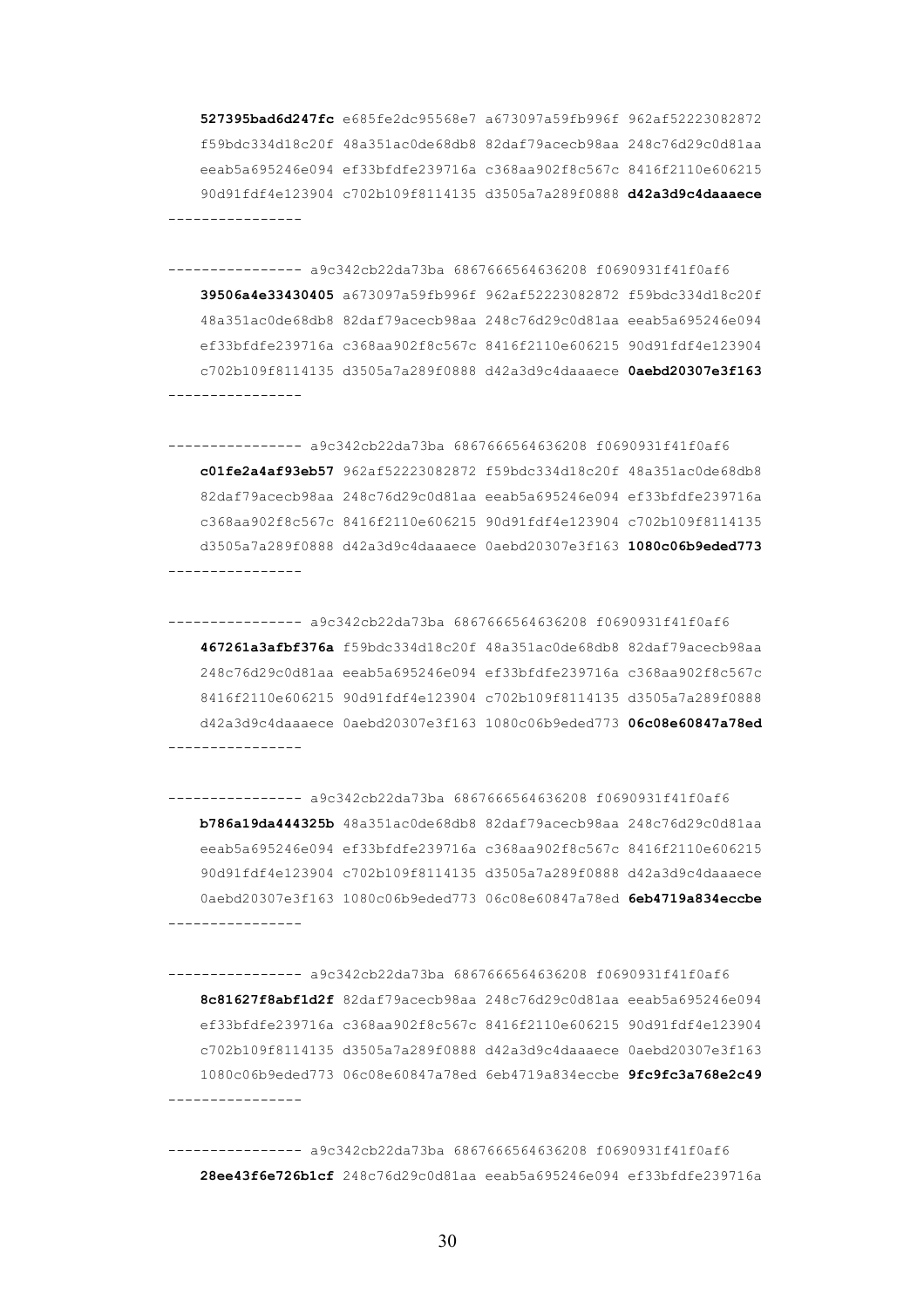c368aa902f8c567c 8416f2110e606215 90d91fdf4e123904 c702b109f8114135 d3505a7a289f0888 d42a3d9c4daaaece 0aebd20307e3f163 1080c06b9eded773 06c08e60847a78ed 6eb4719a834eccbe 9fc9fc3a768e2c49 **dc228ca8bf17bd16** ----------------

---------------- a9c342cb22da73ba 6867666564636208 f0690931f41f0af6 **85d2aef8b338e050** eeab5a695246e094 ef33bfdfe239716a c368aa902f8c567c 8416f2110e606215 90d91fdf4e123904 c702b109f8114135 d3505a7a289f0888 d42a3d9c4daaaece 0aebd20307e3f163 1080c06b9eded773 06c08e60847a78ed 6eb4719a834eccbe 9fc9fc3a768e2c49 dc228ca8bf17bd16 **9c7a7c140b44f9e7** ----------------

---------------- a9c342cb22da73ba 6867666564636208 f0690931f41f0af6 **28b46023bdf0fb5e** ef33bfdfe239716a c368aa902f8c567c 8416f2110e606215 90d91fdf4e123904 c702b109f8114135 d3505a7a289f0888 d42a3d9c4daaaece 0aebd20307e3f163 1080c06b9eded773 06c08e60847a78ed 6eb4719a834eccbe 9fc9fc3a768e2c49 dc228ca8bf17bd16 9c7a7c140b44f9e7 **c38ed2ed91c35749** ----------------

---------------- a9c342cb22da73ba 6867666564636208 f0690931f41f0af6 **3a3c03239f1d4447** c368aa902f8c567c 8416f2110e606215 90d91fdf4e123904 c702b109f8114135 d3505a7a289f0888 d42a3d9c4daaaece 0aebd20307e3f163 1080c06b9eded773 06c08e60847a78ed 6eb4719a834eccbe 9fc9fc3a768e2c49 dc228ca8bf17bd16 9c7a7c140b44f9e7 c38ed2ed91c35749 **b3df4da6f4056f00** ----------------

---------------- a9c342cb22da73ba 6867666564636208 f0690931f41f0af6 **431e696898d9e596** 8416f2110e606215 90d91fdf4e123904 c702b109f8114135 d3505a7a289f0888 d42a3d9c4daaaece 0aebd20307e3f163 1080c06b9eded773 06c08e60847a78ed 6eb4719a834eccbe 9fc9fc3a768e2c49 dc228ca8bf17bd16 9c7a7c140b44f9e7 c38ed2ed91c35749 b3df4da6f4056f00 **e289fdce841c3313** ----------------

---------------- a9c342cb22da73ba 6867666564636208 f0690931f41f0af6 **acd65ca1efe867c6** 90d91fdf4e123904 c702b109f8114135 d3505a7a289f0888 d42a3d9c4daaaece 0aebd20307e3f163 1080c06b9eded773 06c08e60847a78ed 6eb4719a834eccbe 9fc9fc3a768e2c49 dc228ca8bf17bd16 9c7a7c140b44f9e7 c38ed2ed91c35749 b3df4da6f4056f00 e289fdce841c3313 **5631b50004597490** ----------------

---------------- a9c342cb22da73ba 6867666564636208 f0690931f41f0af6 **d629283b2d01881e** c702b109f8114135 d3505a7a289f0888 d42a3d9c4daaaece 0aebd20307e3f163 1080c06b9eded773 06c08e60847a78ed 6eb4719a834eccbe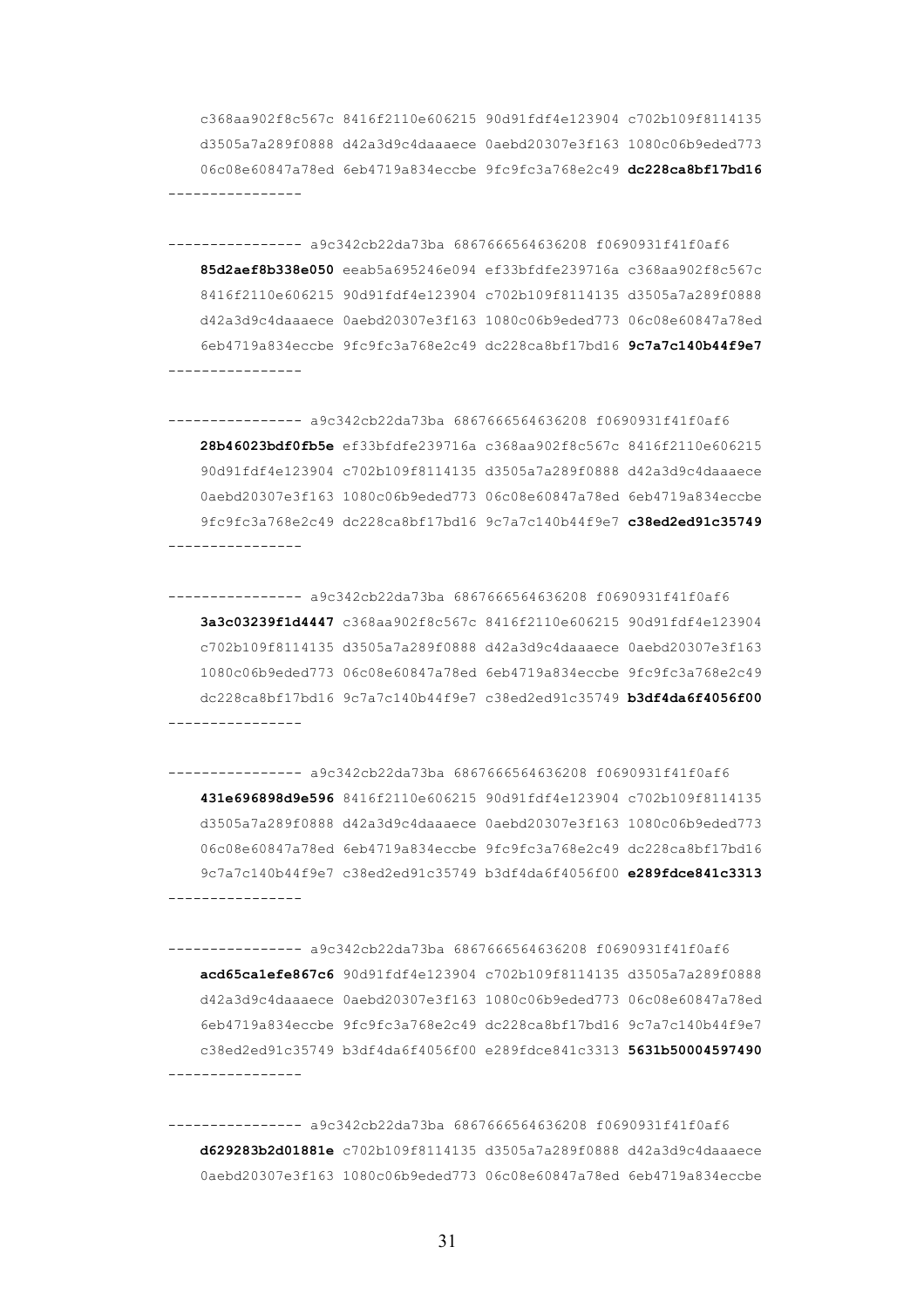9fc9fc3a768e2c49 dc228ca8bf17bd16 9c7a7c140b44f9e7 c38ed2ed91c35749 b3df4da6f4056f00 e289fdce841c3313 5631b50004597490 **93bb93c3adc70fdf**

---------------- a9c342cb22da73ba 6867666564636208 f0690931f41f0af6 **1f844f907ddf3f6c** d3505a7a289f0888 d42a3d9c4daaaece 0aebd20307e3f163 1080c06b9eded773 06c08e60847a78ed 6eb4719a834eccbe 9fc9fc3a768e2c49 dc228ca8bf17bd16 9c7a7c140b44f9e7 c38ed2ed91c35749 b3df4da6f4056f00 e289fdce841c3313 5631b50004597490 93bb93c3adc70fdf **5b520f8abf1ae9f8** ----------------

---------------- a9c342cb22da73ba 6867666564636208 f0690931f41f0af6 **7549a019ed89ab29** d42a3d9c4daaaece 0aebd20307e3f163 1080c06b9eded773 06c08e60847a78ed 6eb4719a834eccbe 9fc9fc3a768e2c49 dc228ca8bf17bd16 9c7a7c140b44f9e7 c38ed2ed91c35749 b3df4da6f4056f00 e289fdce841c3313 5631b50004597490 93bb93c3adc70fdf 5b520f8abf1ae9f8 **4c8c3d9d470e8b47** ----------------

---------------- a9c342cb22da73ba 6867666564636208 f0690931f41f0af6 **eb808df67c769ff4** 0aebd20307e3f163 1080c06b9eded773 06c08e60847a78ed 6eb4719a834eccbe 9fc9fc3a768e2c49 dc228ca8bf17bd16 9c7a7c140b44f9e7 c38ed2ed91c35749 b3df4da6f4056f00 e289fdce841c3313 5631b50004597490 93bb93c3adc70fdf 5b520f8abf1ae9f8 4c8c3d9d470e8b47 **456c95a61429ff4b** ----------------

That finishes the processing of the input. Now the register is used as the basis of a stream cipher, cycling and then producing a word of output. Each output word is the XOR of three register words, shown in italic type.

---------------- a9c342cb22da73ba 6867666564636208 f0690931f41f0af6 *4654a2cb7864c0d9* 1080c06b9eded773 06c08e60847a78ed 6eb4719a834eccbe 9fc9fc3a768e2c49 dc228ca8bf17bd16 9c7a7c140b44f9e7 c38ed2ed91c35749 *b3df4da6f4056f00* e289fdce841c3313 5631b50004597490 93bb93c3adc70fdf *5b520f8abf1ae9f8* 4c8c3d9d470e8b47 456c95a61429ff4b **7c447dfa6582539e aed9e0e7337b4621**

---------------- a9c342cb22da73ba 6867666564636208 f0690931f41f0af6 *4616ac51d44a3289* 06c08e60847a78ed 6eb4719a834eccbe 9fc9fc3a768e2c49 dc228ca8bf17bd16 9c7a7c140b44f9e7 c38ed2ed91c35749 b3df4da6f4056f00 *e289fdce841c3313* 5631b50004597490 93bb93c3adc70fdf 5b520f8abf1ae9f8 *4c8c3d9d470e8b47* 456c95a61429ff4b 7c447dfa6582539e **c739f3d25e3aba39 e8136c0217588add**